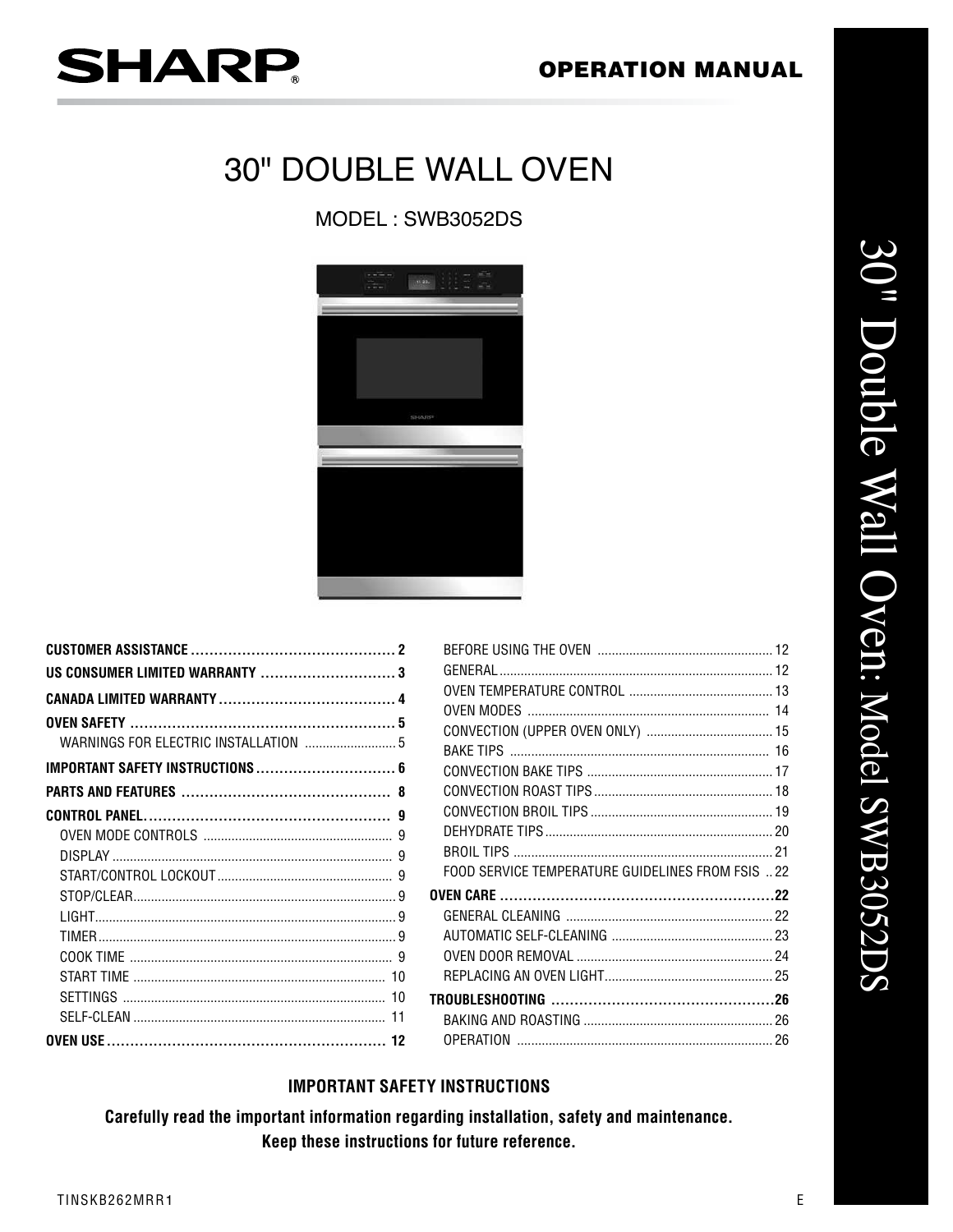## CUSTOMER ASSISTANCE

### **IMPORTANT! Register within 10 days of purchase.**

#### **Register ONLINE at www.sharpusa.com/productregistration**

To aid in reporting this appliance, please record below the model number and serial number located on the unit. We also suggest you record all the information listed and retain for future reference.

| <b>FOR US</b>    |                                                                                                                                                                                 | ,我们也不会有什么。""我们的人,我们也不会有什么?""我们的人,我们也不会有什么?""我们的人,我们也不会有什么?""我们的人,我们也不会有什么?""我们的人 |  |  |
|------------------|---------------------------------------------------------------------------------------------------------------------------------------------------------------------------------|----------------------------------------------------------------------------------|--|--|
| <b>TO PHONE:</b> | CALL 1-800-BE-SHARP (237-4277) for:<br>SERVICE (for your nearest Sharp Authorized Servicer)<br>PARTS (for your authorized parts distributor)<br>ADDITIONAL CUSTOMER INFORMATION |                                                                                  |  |  |
| TO WRITE:        | Sharp Electronics Corporation<br><b>Customer Assistance Center</b><br>Sharp Plaza Blvd.<br>Memphis, Tennessee 38193                                                             |                                                                                  |  |  |

#### **TO ACCESS INTERNET: www.sharpusa.com**

Please provide the following information when you write or call: model number, serial number, date of purchase, your complete mailing address (including zip code), your daytime telephone number (including area code), e-mail address and description of the problem.

#### FOR CANADA

To obtain the name and address of the nearest Sharp Authorized Service Centre, please contact:

Sharp Electronics Of Canada Ltd. 335 Britannia Road East Mississauga, Ontario L4Z 1W9 (905) 568-7140

#### **TO ACCESS INTERNET: www.sharp.ca**

Please provide the following information when you write or call: model number, serial number, date of purchase, your complete mailing address (including zip or postal code), your daytime telephone number (including area code) and description of the problem.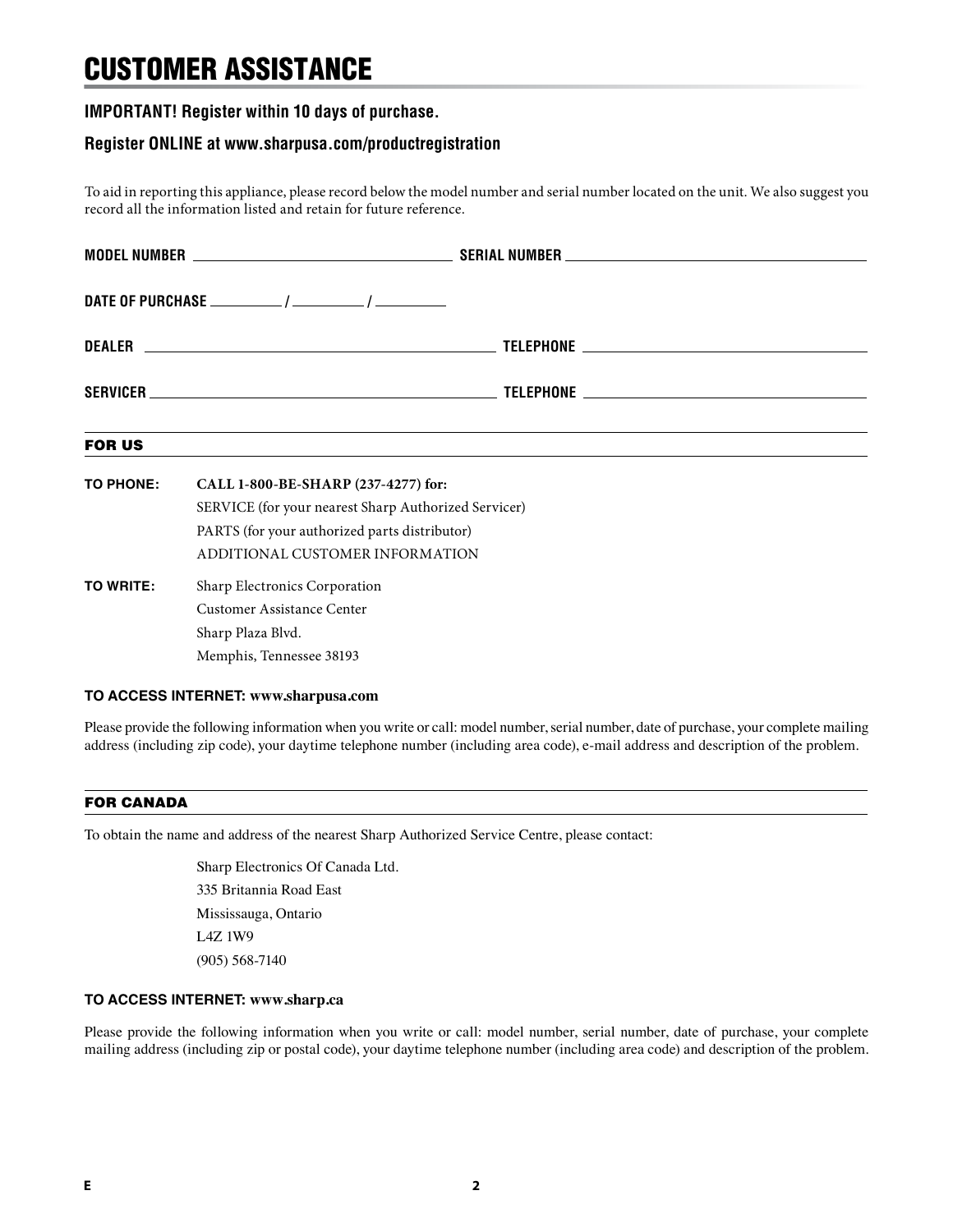## **SHARP** US CONSUMER LIMITED WARRANTY

SHARP ELECTRONICS CORPORATION ("Sharp") warrants to the first consumer purchaser ("Purchaser") that this SHARP brand product ("Product"), when shipped in its original container and sold or distributed in the United States by Sharp or an authorized Sharp dealer or reseller, will be free from defective workmanship and materials, and agrees that it will, at its option, either repair the defect or replace the defective Product or part thereof with a new or remanufactured equivalent at no charge to the Purchaser for parts or labor for the period(s) set forth below.

This limited warranty does not apply to any appearance items of the Product nor to the additional excluded item(s) set forth below nor to any Product the exterior of which has been damaged or defaced, which has been subjected to misuse, abnormal service or handling, or which has been altered or modified in design or construction.

In order to enforce the rights under this limited warranty, the Purchaser should follow the steps set forth below and provide proof of purchase to the servicer.

The limited warranty described herein is in addition to whatever implied warranties may be granted to Purchasers by law. ALL IMPLIED WARRANTIES INCLUDING THE WARRANTIES OF MERCHANTABILITY AND FITNESS FOR USE ARE LIMITED TO THE PERIOD(S) FROM THE DATE OF PURCHASE SET FORTH BELOW. Some states do not allow limitations on how long an implied warranty lasts, so the above limitation may not apply to you.

Neither the sales personnel of the seller nor any other person is authorized to make any warranties other than those described herein, or to extend the duration of any warranties beyond the time period described above on behalf of Sharp.

The warranties described herein shall be the sole and exclusive warranties granted by Sharp and shall be the sole and exclusive remedy available to the Purchaser. Correction of defects, in the manner and for the period of time described herein, shall constitute complete fulfillment of all liabilities and responsibilities of Sharp to the Purchaser with respect to the Product, and shall constitute full satisfaction of all claims, whether based on contract, negligence, strict liability or otherwise. In no event shall Sharp be liable, or in any way responsible, for any damages or defects in the Product which were caused by repairs or attempted repairs performed by anyone other than an authorized servicer. Nor shall Sharp be liable or in any way responsible for any incident or consequential economic or property damage. Some states do not allow the exclusion of incidental or consequential damages, so the above exclusion may not apply to you.

THIS LIMITED WARRANTY IS VALID ONLY IN THE FIFTY (50) UNITED STATES, THE DISTRICT OF COLUMBIA AND PUERTO RICO.

| Your product model number &<br>description                      | Model # SWA3052DS, SWB3052DS or Home Use Wall Ovens.<br>(Be sure to have this information available when you need service for your Product.)                                                                                                                                                                                                    |
|-----------------------------------------------------------------|-------------------------------------------------------------------------------------------------------------------------------------------------------------------------------------------------------------------------------------------------------------------------------------------------------------------------------------------------|
| Warranty period for this product:                               | One (1) year parts and labor including in-home service.                                                                                                                                                                                                                                                                                         |
|                                                                 | Product must be accessible to provide service.                                                                                                                                                                                                                                                                                                  |
| Additional item(s) excluded from<br>warranty coverage (if any): | Non-functional accessories, light bulb, service calls to your home to instruct how to use your<br>wall oven appliance, replace or repair house fuses or to correct house wiring, improper com-<br>mercial use, installation, or maintenance, damage to the product caused by delivery, accident,<br>modifications, fire, floods or acts of God. |
| Where to obtain service:                                        | From a Sharp Authorized Servicer located in the United States. To find the location of the<br>nearest Sharp Authorized Servicer, call Sharp toll free at 1-800-237-4277 (1-800-BE-SHARP).                                                                                                                                                       |
| What to do to obtain service:                                   | In-home service is provided for one year from date of purchase. In-home service can be arranged<br>by calling 1-800-BE-SHARP. Be sure to have Proof of Purchase available.                                                                                                                                                                      |

TO OBTAIN SUPPLY, ACCESSORY OR PRODUCT INFORMATION, CALL 1-800-BE-SHARP or visit www.sharpusa.com. SAVE THE PROOF OF PURCHASE AS IT IS NEEDED SHOULD YOUR OVEN EVER REQUIRE WARRANTY SERVICE.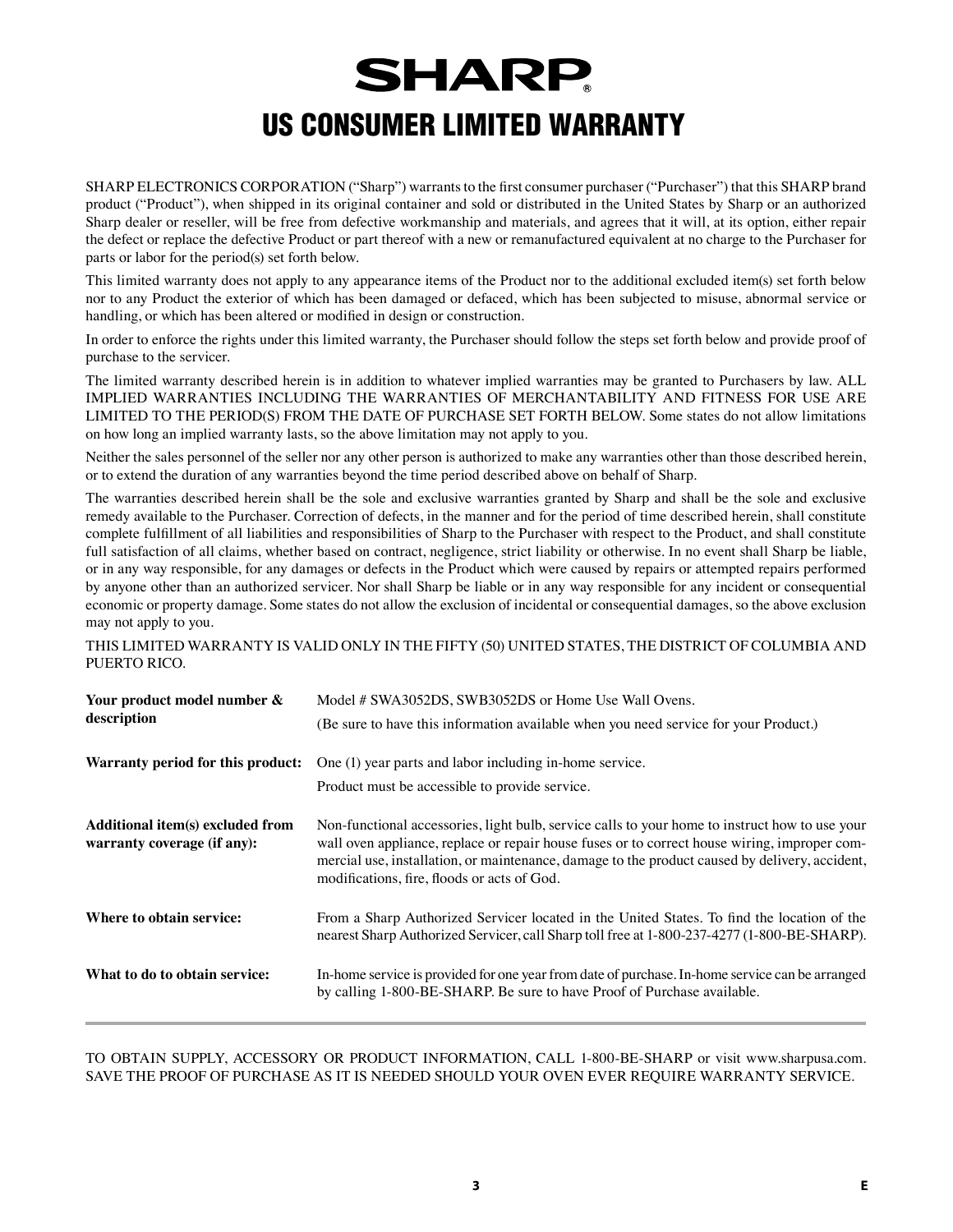## **SHARP** CANADA CONSUMER LIMITED WARRANTY Congratulations on your purchase!

Sharp Electronics of Canada Ltd. ("Sharp") warrants to the first purchaser for this Sharp brand product ("Product"), when shipped in its original container and sold or distributed in Canada by Sharp or by an authorized Sharp dealer, and Product was not sold "as is" or "sales final" that the Product will during the applicable warranty period, be free from defects in material and workmanship, and will within the applicable warranty period, either repair the defective Product or provide the first purchaser a replacement of the defective Product.

This warranty does not apply to any appearance items of the product nor to the additional excluded item(s) set forth below nor to any product the exterior of which has been damaged or defaced, which has been subjected to improper voltage or other misuse, abnormal service or handling, which has been altered or modified in design or construction, or if the serial number or model number affixed to Product has been removed, defaced, changed, altered or tampered with.

How to get service: Should this Sharp product fail to operate during the warranty period, warranty service is provided by an Authorized Sharp Service Centre or an Authorized Sharp Servicing Dealer. In home warranty service will be carried out to locations accessible by on-road service vehicle and within 50 km of an authorized Sharp service centre. The servicer may if necessary take the unit for repair at the servicer's facility. No other person (including any Sharp dealer or service centre) is authorized to extend, enlarge or transfer this warranty on behalf of Sharp.

The express warranties in this limited warranty are, except for consumer purchasers domiciled in Quebec, in lieu of and, except to the extent prohibited by applicable law, Sharp disclaims all other warranties and conditions, express or implied, whether arising by law, statute, by course of dealing or usage of trade, including, without limitation, implied warranties or conditions of merchantability and/or quality, fitness for a particular use or purpose, and/or non-infringement. Limitations (not applicable to consumer purchasers domiciled in Quebec to the extent prohibited under Quebec law): (a) Sharp shall not be liable for any incidental, special, consequential, economic, exemplary or indirect damages of any kind or nature (including lost profits or damages for loss of time or loss of use or loss of data) arising from or in any connection with the use or performance of a Product or a failure of a Product, even if Sharp is aware of or has been advised of the possibility of such damages; (b) the remedies described in this limited warranty constitute complete fulfillment of all obligations and responsibilities of Sharp to the purchaser with respect to the Product and shall constitute full satisfaction of all claims, whether based on contract, negligence, strict liability or otherwise. Some provinces may not allow the exclusion or limitation of certain damages, or limits on the duration or voiding of implied warranties or conditions; in such provinces, the exclusions and limits herein may not apply. This limited warranty is, except for consumer purchasers domiciled in Quebec, governed by the laws of the Province in Canada in which the purchaser has purchased the Product. For consumer purchasers domiciled in Quebec this limited warranty is governed by the laws of Quebec.

| Your product model number &<br>description                      | Model # SWA3052DS, SWB3052DS or Home Use Wall Ovens.<br>(Be sure to have this information available when you need service for your Product.)                                                                                                                                                                                                    |  |  |  |
|-----------------------------------------------------------------|-------------------------------------------------------------------------------------------------------------------------------------------------------------------------------------------------------------------------------------------------------------------------------------------------------------------------------------------------|--|--|--|
| Warranty period for this product:                               | One (1) year parts and labor including in-home service.                                                                                                                                                                                                                                                                                         |  |  |  |
|                                                                 | Product must be accessible to provide service.                                                                                                                                                                                                                                                                                                  |  |  |  |
| Additional item(s) excluded from<br>warranty coverage (if any): | Non-functional accessories, light bulb, service calls to your home to instruct how to use your<br>wall oven appliance, replace or repair house fuses or to correct house wiring, improper com-<br>mercial use, installation, or maintenance, damage to the product caused by delivery, accident,<br>modifications, fire, floods or acts of God. |  |  |  |
|                                                                 | To obtain the name and address of the nearest Authorized Sharp Service Centre or Dealer, please contact:                                                                                                                                                                                                                                        |  |  |  |
|                                                                 | SHARP ELECTRONICS OF CANADA LTD 335 Britannia Road East                                                                                                                                                                                                                                                                                         |  |  |  |
|                                                                 | Mississauga, Ontario                                                                                                                                                                                                                                                                                                                            |  |  |  |
|                                                                 | I 47.1W9                                                                                                                                                                                                                                                                                                                                        |  |  |  |

L4Z 1W9 (905) 568-7140 Website: www.sharp.ca

## **THIS LIMITED WARRANTY IS VALID ONLY IN CANADA**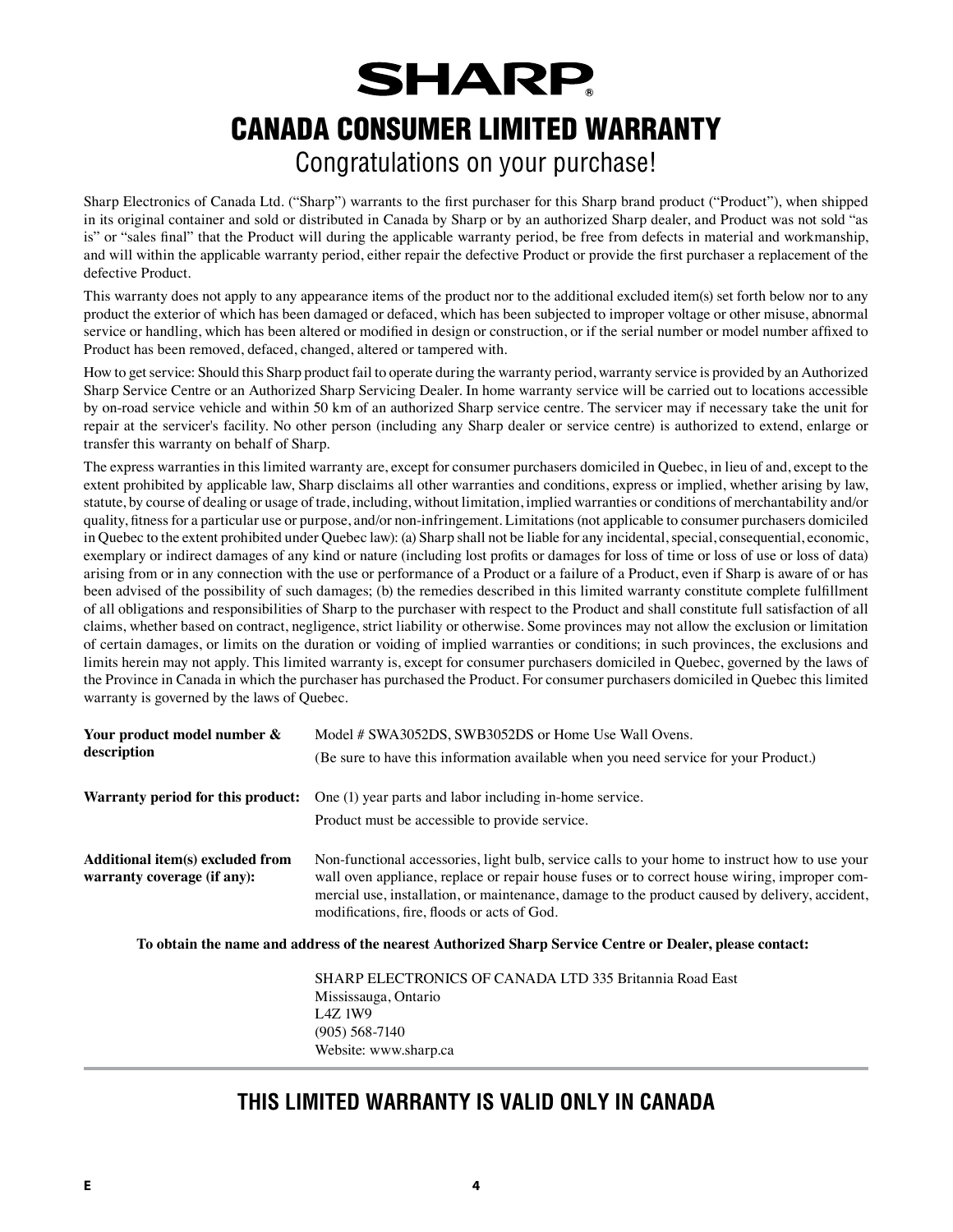## **YOUR SAFETY AND THE SAFETY OF OTHERS ARE VERY IMPORTANT.**

We have provided many important safety messages in this manual and on your appliance. Always read and obey all safety messages.



This is the safety alert symbol.

This symbol alerts you to potential hazards that can kill or hurt you and others. All safety messages will follow the safety alert symbol and either the work "DANGER", "WARNING" or "CAUTION".



An imminently hazardous situation. You could be killed or seriously injured if you don't immediately follow instructions.

A potentially hazardous situation which, if not avoided, could result in death or serious bodily injury.

A potentially hazardous situation which, if not avoided, may result in moderate or minor injury.

All safety messages will tell you what the potential hazard is, tell you how to reduce the chance of injury, and tell you what can happen if the instructions are not followed.

State of California Proposition 65 Warnings:

WARNING: This product contains one or more chemicals known to the State of California to cause cancer.

WARNING: This product contains one or more chemicals known to the State of California to cause birth defects or other reproductive harm.

## **WARNINGS FOR ELECTRIC INSTALLATION**

## WARNING



### **Electrical Shock Hazard**

Installation and service must be performed by a qualified installer or service agency.

The model is powered at 240V.

Always disconnect the power before servicing this unit.

This appliance must be properly grounded.

Failure to do so could result in death or serious injury.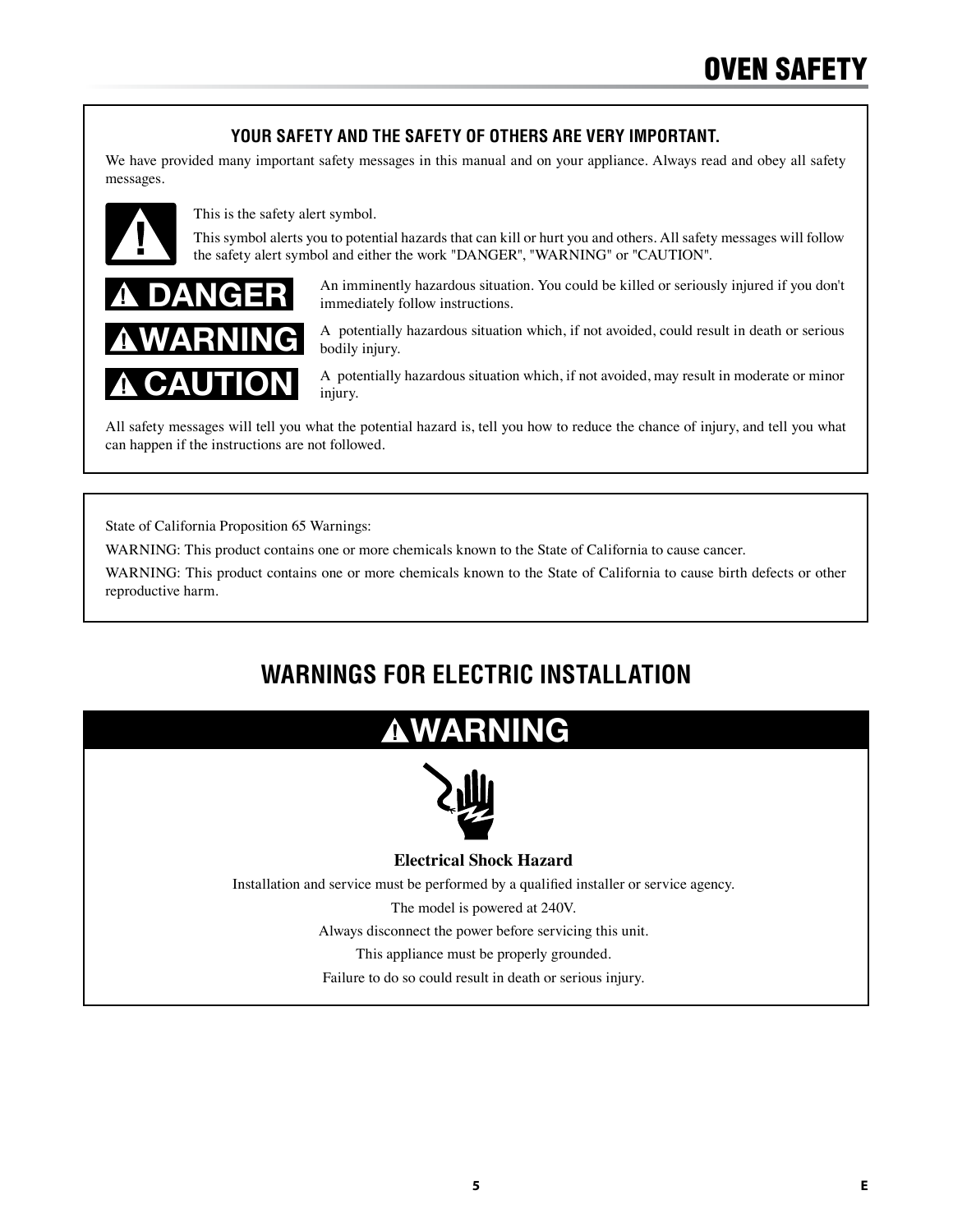# IMPORTANT SAFETY INSTRUCTIONS

## READ ALL INSTRUCTIONS BEFORE USING

**WARNING** *To reduce the risk of fire, electrical shock, injury to persons, or damage when using the oven, follow basic precautions, including the following:*

#### **PROPER INSTALLATION:**

- **1** This appliance must be properly installed and electrically grounded by a qualified technician. Connect only to properly grounded outlet. See "Grounding Instructions" found in the Installation Instructions.
- **2** This appliance should be serviced only by a qualified service technician. Contact the nearest authorized service center for examination, repair or adjustment.
- **3** Do not repair or replace any part of the oven unless specifically recommended. Refer service to an authorized servicer.
- **4** Do not operate this appliance if it is not working properly or if it has been damaged, until an authorized servicer has examined it.
- **5** Install or locate this appliance only in accordance with the Installation Instructions.
- **6** Use this oven only as intended by the manufacturer. If you have any questions, contact the manufacturer.
- **7** Do not cover or block any openings on this appliance.
- **8** Use this appliance only for its intended use as described in this manual. Do not use corrosive chemicals, vapors, or nonfood products in this appliance. This type of oven is specifically designed to heat or cook. It is not designed for industrial or laboratory use. The use of corrosive chemicals in heating or cleaning will damage the appliance.

#### **TO REDUCE THE RISK OF FIRE IN THE OVEN CAVITY:**

- **1** Do not store flammable materials in or near the oven.
- **2** Do not use water on a grease fire. Smother fire or use a dry chemical or foam-type extinguisher.
- **3** It is highly recommended that a fire extinguisher be readily available and highly visible next to any cooking appliance.
- **4** Do not overcook food. Carefully attend oven if paper, plastic or other combustible materials are placed inside the oven.
- **5** Do not use the cavity for storage purposes. Do not leave paper products, cooking utensils or food in the cavity when not being used.
- **6** If materials inside the oven should ignite, keep oven

door closed. Turn oven off and disconnect the circuit at the circuit breaker box.

- **7** Be sure the blower fan runs whenever the oven is in operation. If the fan does not operate, do not use the oven. Call an authorized service center.
- **8** Never use the oven to warm or heat a room.

#### **PERSONAL SAFETY:**

- **1** Do not allow children to use this appliance unless closely supervised by an adult. Children and pets should not be left alone or unattended in the area where the appliance is in use. Never allow children to sit or stand on any part of the oven.
- **2** Do not store items of interest to children above the oven. If children should climb onto the appliance to reach these items, they could be seriously injured.
- **3** For personal safety, wear proper clothing. Loose fitting or garments with hanging sleeves should never be worn while using this appliance.
- **4** Tie long hair so that it doesn't hang loose.
- **5** Do not touch heating elements or interior surfaces of oven.
- **6** The heating elements may be hot even though they are dark in color. Interior surfaces of an oven become hot enough to cause burns.
- **7** During and after use, do not touch or let clothing or other flammable materials contact the heating elements or the interior surfaces of the oven until they have had sufficient time to cool.
- **8** The trim on the top and sides of the oven door may become hot enough to cause burns.
- **9** Use care when opening the door. Open the door slightly to let hot air or steam escape before removing or replacing food.
- **10** Do not heat unopened food containers. Build-up of pressure may cause the container to burst and cause injury.
- **11** Always place oven racks in desired location while oven is cool. If a rack must be moved while oven is hot, do not let potholder contact the hot heating elements.
- **12** Use only dry potholders. Moist or damp potholders on hot surfaces may result in burns from steam. Do not let potholder touch hot heating elements. Do not use a towel or other bulky cloth.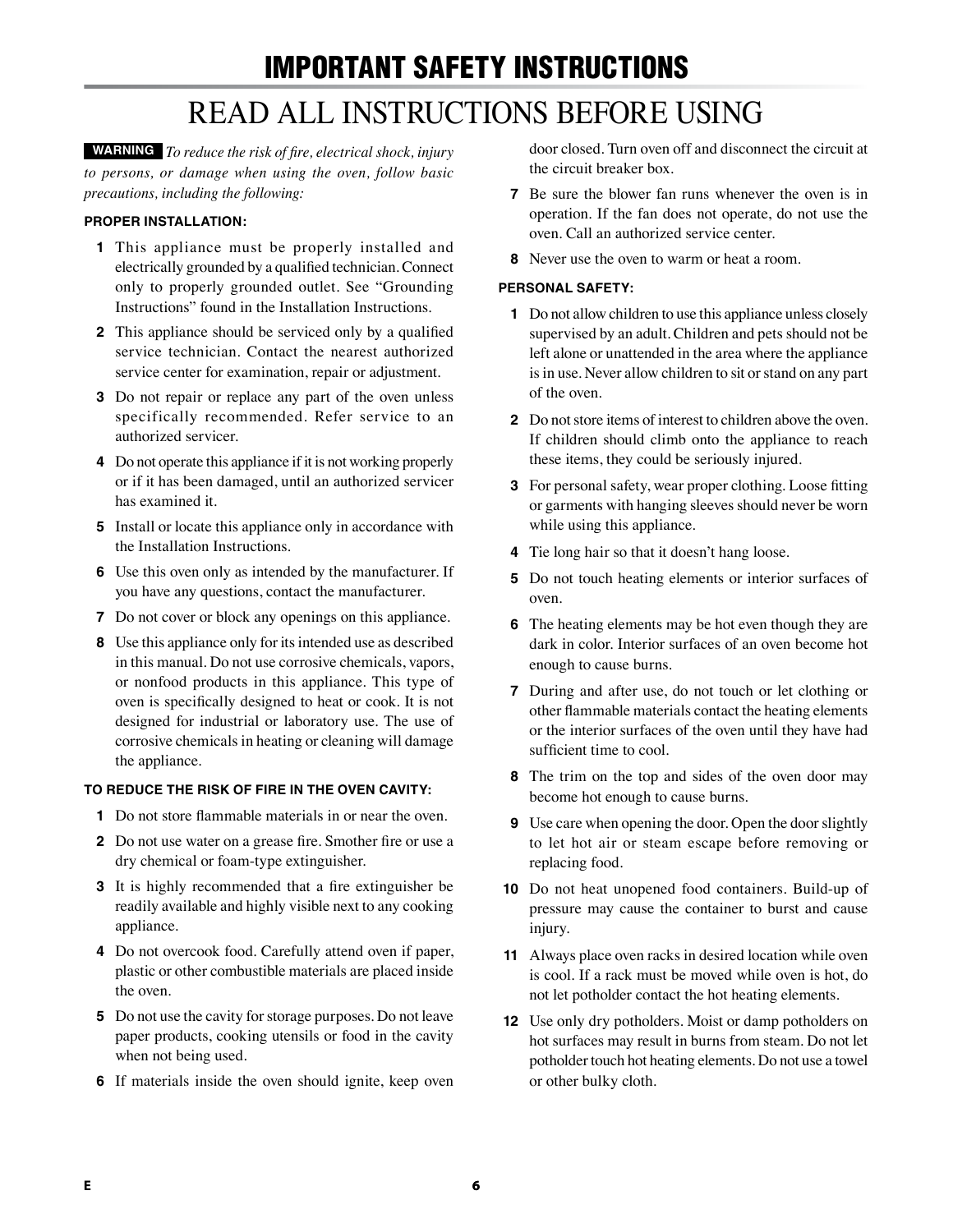## IMPORTANT SAFETY INSTRUCTIONS

#### **SAFETY FOR THE SELF-CLEANING OVEN:**

- **1** Before self-cleaning the oven, remove the broiler pan, oven racks (only when not made of porcelain), other utensils and excess soft spillage.
- **2** Confirm that the door locks and will not open once both selectors are in CLEAN position and the door lock icon appears. If the door does not lock, turn the cook mode selector to OFF and do not run Self-Clean. Call an authorized servicer.
- **3** Do not clean the door gasket. It is essential for a good seal. Care should be taken not to rub, damage, move or remove the door gasket.
- **4** Do not use commercial oven cleaners or oven liner protective coatings of any kind in or around any part of the oven.
- **5** Clean only oven parts listed in this manual.
- **6** Other surfaces of the appliance may become hot enough to cause burns - among these surfaces are for example: oven vent openings and surfaces near these openings, oven doors, and windows of oven doors.

## READ AND SAVE THESE INSTRUCTIONS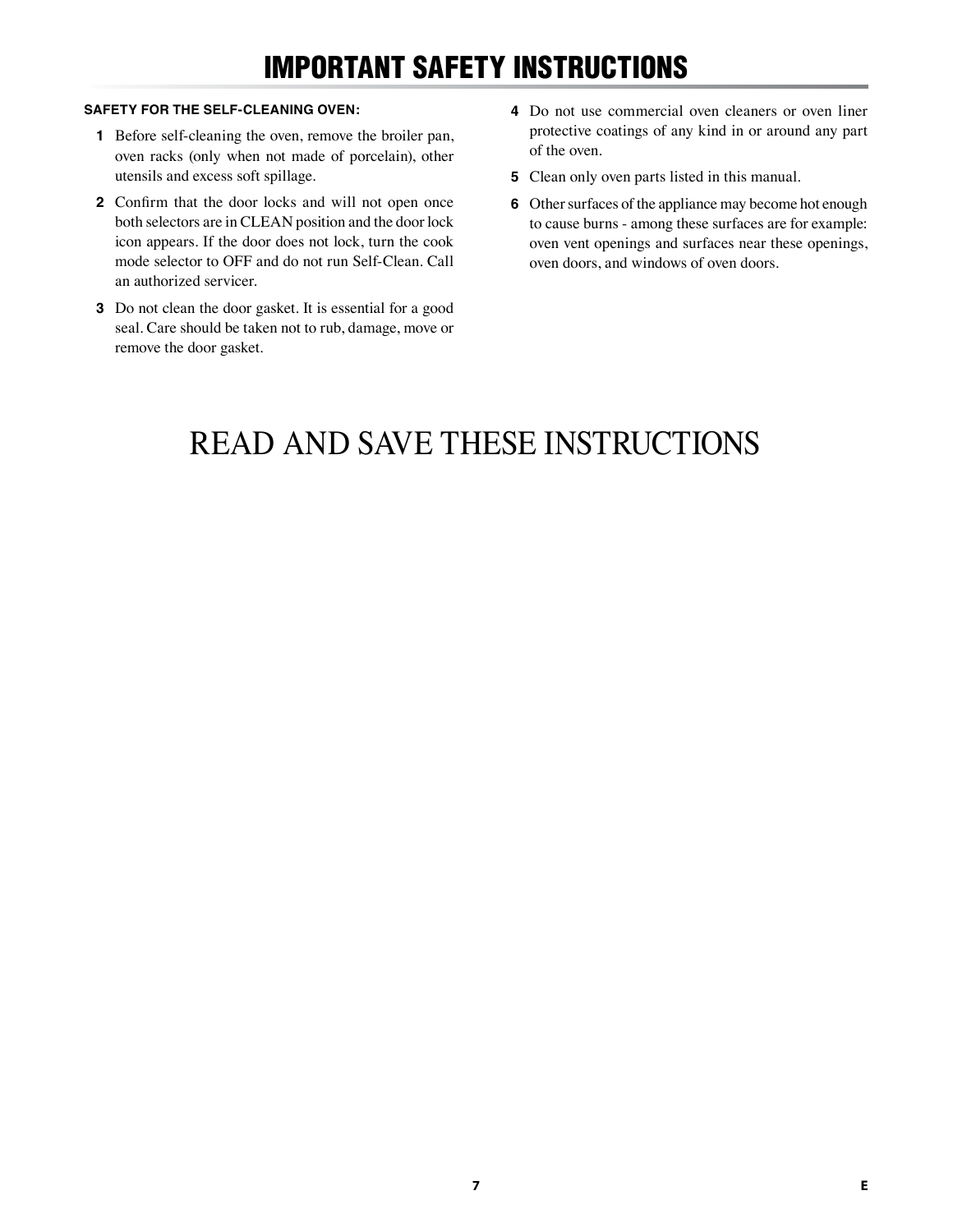## PART AND FEATURES







**J**



- **A** Cooling Vents
- **B** Broil Element
- **C** Control Panel
- **D** Halogen Light
- **E** Convection Fan and Element
- **F** Bottom Element (not visible)
- **G** Model and Serial # Plate
- **H** Temperature Probe (Upper Oven Only)
- **I** Door Gasket
- **J** Oven Rack Back (5 racks included)
- **K** Oven Rack Front
- **L** Broiler Pan Rack
- **M** Broiler Pan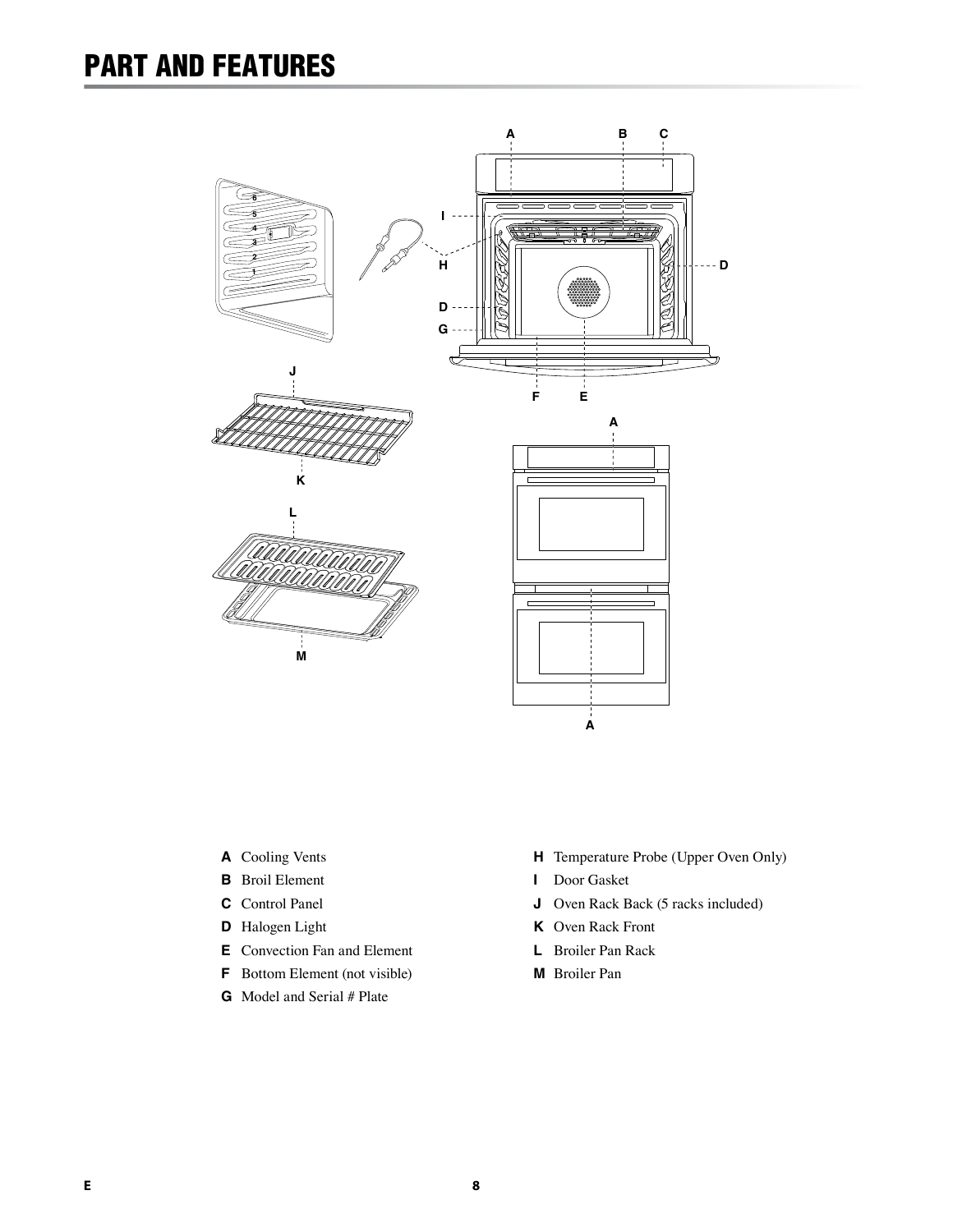## CONTROL PANEL



- 
- **B** Display
- **C** Cook Time
- **D** Start Time
- **E** Upper Oven Start
- **F** Upper Oven STOP/CLEAR
- **G** Lower Oven STOP/CLEAR

### OVEN MODE CONTROLS - UPPER OVEN: BAKE, BROIL, CONVEC, PROOF LOWER OVEN: BAKE, BROIL, WARM

Depending on which oven you are using, select from Bake, Broil, Convec, Proof and Warm oven modes.

### DISPLAY

When power is first supplied to the oven or if a power failure occurs, "12:00" will appear on the display.

See "Clock," later in this section, for instructions to set the time-of-day. When the oven is not in use, the time-of-day appears in the display.

## **START**

The Start control begins any oven function. If Start is not pressed within 2 minutes after pressing a keypad the function is canceled and the time-of- day is displayed.

### CONTROL PANEL LOCKOUT

The control panel can be locked to avoid unintended use of the oven.

#### **NOTES:**

- The control cannot be locked if the oven is in use or if Cook Time is operating.
- The current time-of-day will remain in the display when the control is locked.

#### **TO LOCK CONTROL PANEL:**

• Press and hold START/HOLD for 3 seconds or until symbol appears in the display.  $\bigcirc$  symbol will remain lit in the display.

- **H** Lower Oven Start
- **I** Settings
- **J** Light
- **K** Timer
- **L** Lower Oven Controls
- **M** Self-Clean

#### **TO UNLOCK CONTROL PANEL:**

• Press and hold START/HOLD for 3 seconds or until symbol disappears.

### STOP/CLEAR

Press the STOP/CLEAR button to stop any function except Cook Time and Control Panel Lockout.

### LIGHT

The oven lights turn On automatically when the oven door is opened, and turns Off automatically when the oven door is closed.

• Press the Light button to turn On/Off the oven lights when the oven door is closed.

#### TIMER

The Timer can be set in hours or minutes up to 12 hours.

#### **TO SET THE TIMER:**

- **1** Press TIMER.
- **2** Use the number keypad to enter the length of time in hours and minutes.
- **3** Press TIMER to begin the countdown. If enabled, timer tone(s) will sound at the end of countdown.
- **4** Press TIMER to cancel the Timer and return to the timeof-day.

**NOTE:** Do not press STOP/CLEAR because the oven will turn off.

### COOK TIME

The Cook Time feature allows the oven to be set to cook for a set length of time, and then turn off automatically.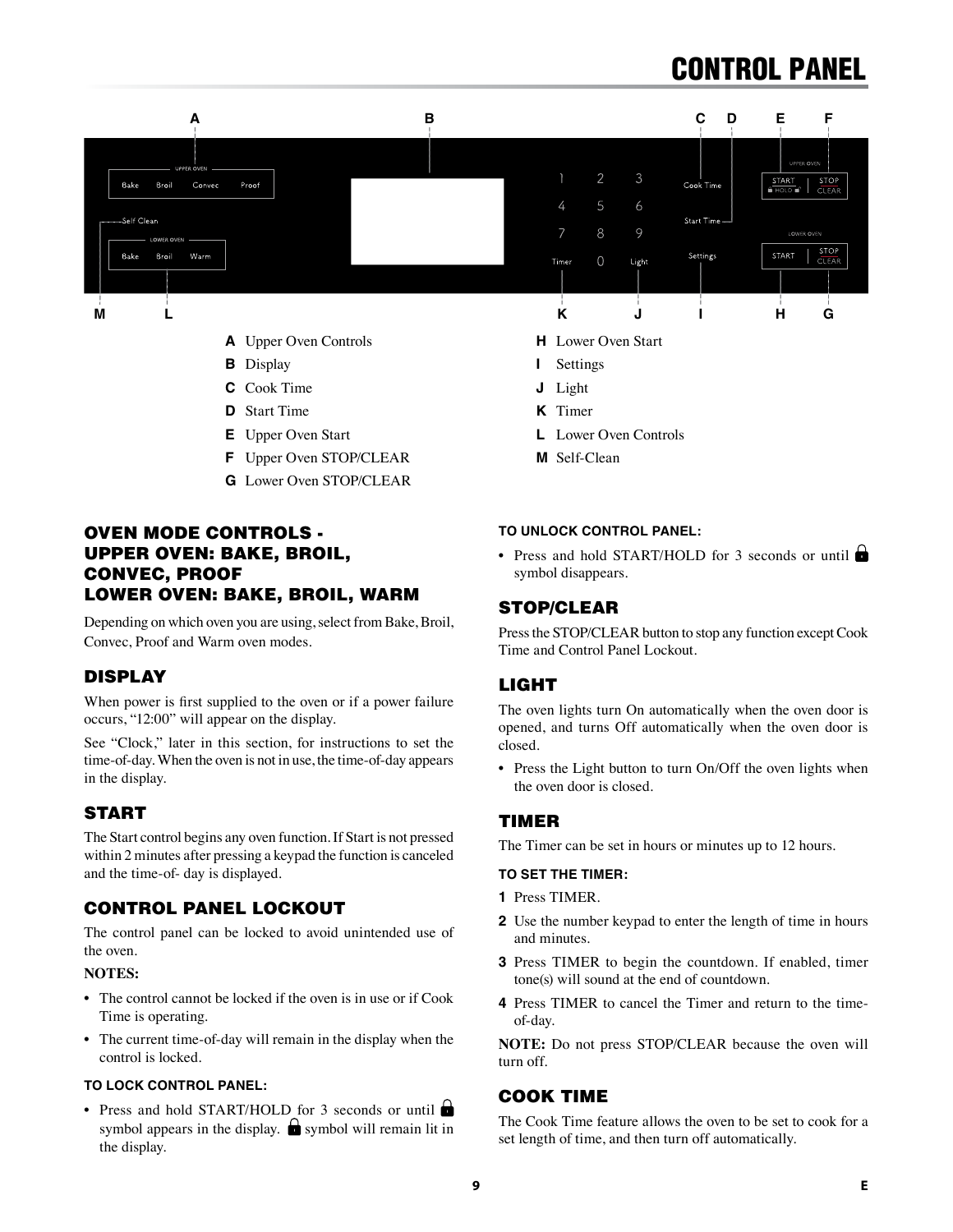## CONTROL PANEL

**IMPORTANT:** You must select an Oven Mode before you can set a Cook Time.

#### **NOTES:**

- Cook Time can be set in hours or minutes up to 12 hours.
- To change the cook time during cooking, press STOP/ CLEAR. Enter the new cook time and press START.
- At the end of the set cook time, the oven will turn off automatically, the alert tone will sound, and "Cooking Complete" will appear in the text area.

#### **TO SET COOK TIME:**

- **1** Select cooking mode.
- **2** Select temperature.
- **3** Press COOK TIME. Enter the desired cook time by pressing the number keypad.
- **4** Press START. The oven will begin to preheat.

#### **NOTES:**

- The Cook Time format is HR:MIN, switching to MIN:SEC during the last minute.
- An alert tone will sound until Cook Time is canceled.

## START TIME

This feature allows you to set the oven to turn on at a later time. **IMPORTANT:** The clock must be set to the correct time-of-day.

- **1** Select an Oven Mode.
- **2** Select temperature.
- **3** Set Cook Time.
- **4** Press START TIME.
- **5** Enter the desired Start Time by pressing the number keypad. "Press START" will appear the display. If Cook Time was not set, the control will prompt you to "Set Cook Time."

## WARNING

#### **FOOD POISONING HAZARD**

Do not let food sit in oven more than one hour before or after cooking.

Doing so can result in food poisoning or sickness.

- **6** Place the food in the oven and close the oven door.
- **7** Press START. Start Time will begin counting down until it reaches the set time-of-day.

**NOTE:** At the end of Cook Time, the oven will turn off automatically, an alert tone will sound and "Cooking Complete" will appear in the display.

## SETTINGS

The Settings control allows you to access the menu for additional functions and features.

- **1** Clock
- **2** Temp Unit **7** Sabbath
- **3** Sound
- **4** Sound Volume **9** Calibration
- **5** 12/24 hour **0** Demo Mode

Press SETTINGS to show Menu Options 1 - 6. Then, press START to show Options 7 - 0.

#### CLOCK

The clock can be set to display time in a 12-hour or 24-hour format. The clock is factory preset for the 12-hour format.

#### **TO SET THE CLOCK:**

**NOTE**: Before setting the clock, make sure both the Oven and Timer are turned Off.

- **1** Press SETTINGS. The various Options will appear in the display.
- **2** Press 1 on the number keypad. "Clock" will appear in the display.
- **3** Press the number keypad to enter the time-of-day.
- **4** Press START to toggle between AM and PM.
- **5** Press SETTINGS to confirm; time-of-day is set.

#### **TO CHANGE THE CLOCK TO 24-HOUR FORMAT:**

- **1** Press SETTINGS. The various Options will appear in the display.
- **2** Press "5" on the number keypad. "12/24 HOUR" and "12" will appear in the display.
- **3** Press "1" on the number keypad to change the 12/24 Hour setting to 24-hour.
- **4** Press SETTINGS to confirm. The 12/24-Hour setting has been changed.

#### **TONES**

Tones are audible signals, indicating the following:

- **Number of tones: 1**
- Valid press
- Function has been entered
- Oven is preheated

#### **Number of tones: 2**

• Invalid touch pad press

#### **Number of tones: 3**

• End of cycle

#### **Number of tones: 4**

• End of TIMER

#### **TO TURN ON/OFF SOUND:**

The oven sound is factory preset for On but can be changed to Off.

**1** Press SETTINGS. The various Options will appear in the display.

**6** Language

**8** Brightness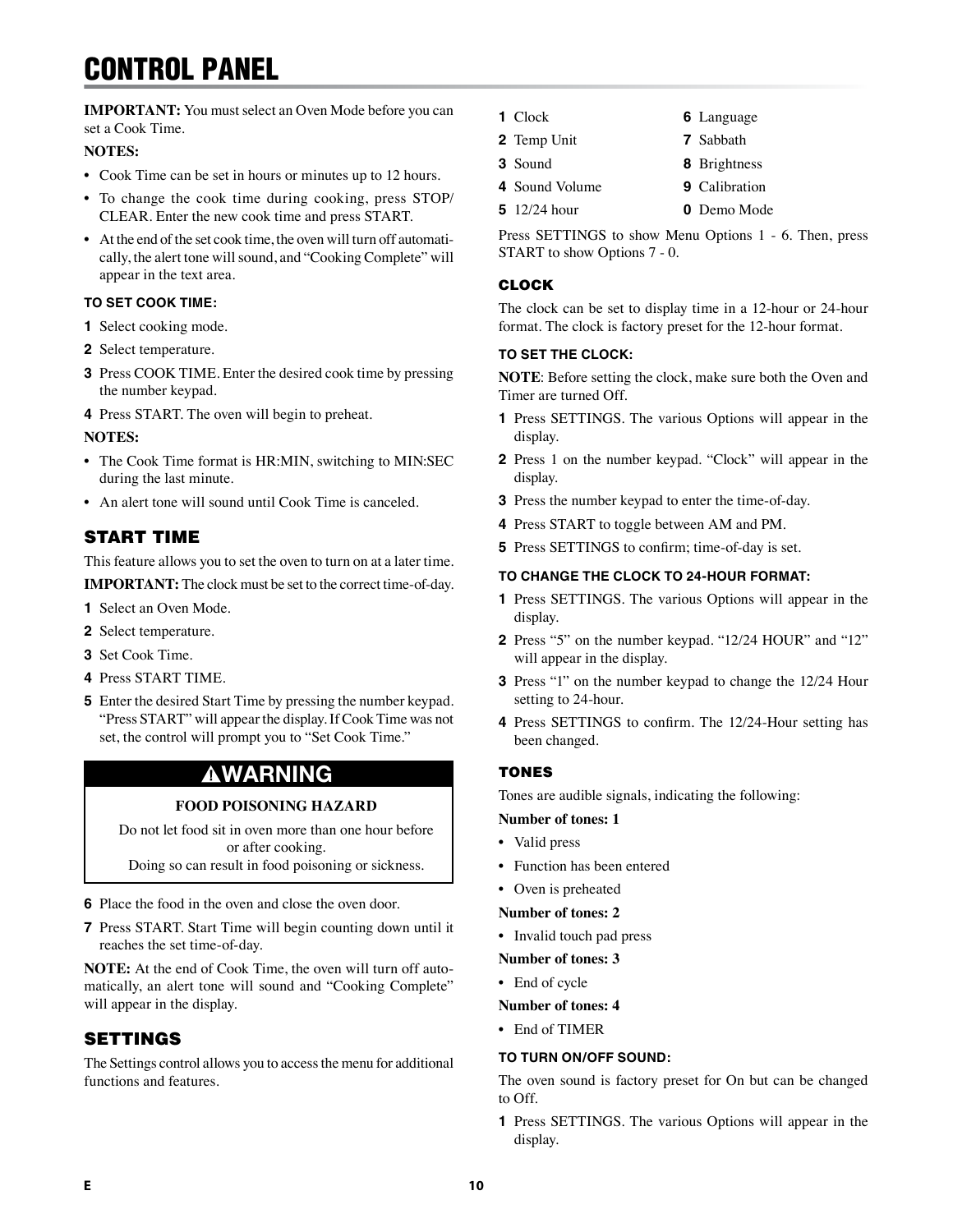- **2** Press "3" on the number keypad. "SOUND" and "ON" will appear in the display.
- **3** Press "1" on the number keypad. "ON/OFF" will appear in the display.
- **4** Press "1" on the number keypad to turn the sound Off.
- **5** Press SETTINGS to confirm. The sound has now been turned off.
- **6** Press SETTINGS, and then follow the display prompts to return the sound setting to On.

#### **TO ADJUST SOUND VOLUME:**

The oven sound is factory preset for High but can be changed to Low.

- **1** Press SETTINGS. The various Options will appear in the display.
- **2** Press "4" on the number keypad. "SOUND VOLUME" and "HIGH" will appear in the display.
- **3** Press "1" on the number keypad. HIGH/LOW" will appear in the display.
- **4** Press "1" on the number keypad to turn the sound Low.
- **5** Press SETTINGS to confirm. The sound volume has now been changed.
- **6** Press SETTINGS, and then follow the display prompts to return the sound volume setting to High.

#### DEGREES FAHRENHEIT AND CELSIUS

The temperature is factory preset to display in degrees Fahrenheit, but can be changed to display in degrees Celsius.

To Change the Display from Degrees Fahrenheit to Degrees Celsius:

- **1** Press SETTINGS. The various Options will appear in the display.
- **2** Press "2" on the number keypad. "TEMP UNIT" and "FAHRENHEIT" will appear in the display.
- **3** Press "1" on the number keypad. "DEGREE F/C" will appear in the display.
- **4** Press "1" on the number keypad to change the temperature unit setting to degrees Celsius.
- **5** Press SETTINGS to confirm. The temperature unit has been changed.
- **6** Press SETTINGS, and then follow the display prompts to return to Fahrenheit.

#### SABBATH MODE

Sabbath mode is designed for those whose religious observances require disabling certain oven feature s. By enabling Sabbath Mode, the oven will conform to Star-K Jewish Sabbath requirements.

**NOTE:** The oven is factory preset with Sabbath Mode Off.

#### **TO TURN ON/OFF SABBATH MODE:**

**1** Make sure the oven is turned Off, and the meat probe is not plugged in.

**NOTE:** Sabbath mode cannot be set when the oven is On. The oven will not recognize the meat probe while in Sabbath mode.

- **2** Press SETTINGS, and Press START to go to the next page, and then press "7".
- **3** Press "1" to toggle between ON/OFF
- **4** Press SETTINGS again to enable Sabbath mode. The only cooking function that works while the oven is set to Sabbath mode is Bake.

#### **TO BAKE WHILE THE OVEN IS IN SABBATH MODE:**

- **1** Turn on Sabbath mode from SETTINGS menu.
- **2** Enter the desired oven temperature by pressing the numbered keypad.
- **3** After selecting a Temperature, you have the option to set a Cook Time and Start Time before pressing START. See "Cook Time" and "Start Time."
- **4** Press START. Pressing Start activates Sabbath mode.

#### **ONLY THE STOP/CLEAR CONTROL IS FUNCTIONAL.**

• Press STOP/CLEAR twice to exit Sabbath mode, and resume normal oven operation. The display will return to the timeof-day.

**NOTE:** If there is a power failure while the oven is in Sabbath mode, the oven will exit Sabbath mode and resume in normal mode when power is restored.

#### LANGUAGE

The language default for the oven is English.

### SELF-CLEAN

Operates the Automatic Self-cleaning feature. See "Oven Care" on page 22.

### BRIGHTNESS

- **1** Press SETTINGS and Press START to go to the next page.
- **2** Press "8" on the number keypad. "BRIGHTNESS" and "HIGH" will appear in the display.
- **3** Press 1 to toggle between HIGH/LOW.
- **4** Press SETTINGS to confirm.

### CALIBRATION

See "Oven Temperature Control" on page 13.

#### DEMO MODE

- **1** Press SETTINGS and Press START to go to the next page.
- **2** Press "0" on the number keypad. "DEMO MODE" and "OFF" will appear in the display.
- **3** Press "1" to toggle between ON/OFF.
- **4** Press SETTINGS to confirm.

**NOTE:** Oven does not heat in DEMO MODE. The display counts down quickly.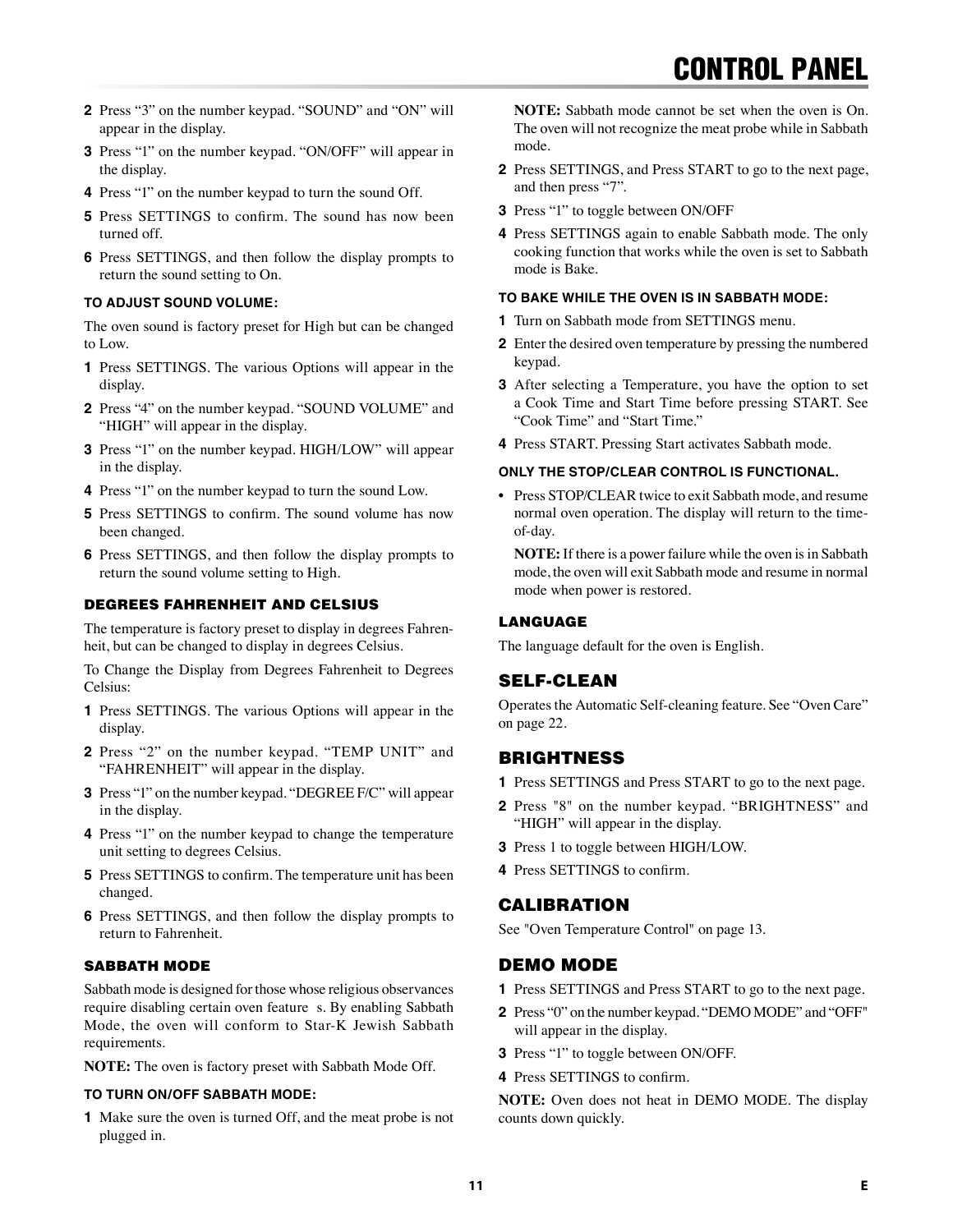## BEFORE USING THE OVEN

- **1** Select Bake cooking mode.
- **2** Set temperature to 500˚F.
- **3** Allow the oven to operate for 30 minutes with the door closed and no food in the cavity.

**NOTE:** Any odor that may be detected during this initial use is due to the evaporation of substances used to protect the oven during storage.

**4** Turn off the oven, and allow the oven to cool.

### GENERAL

**IMPORTANT:** Do not place anything, including dishes, foil and oven trays, on the bottom of the oven when it is in operation to avoid damaging the enamel.

- **1** Place bakeware with food on one or both of the shelves provided with the oven.
- **2** Press the Oven Mode control for the desired oven function.
- **3** Use the number keypad to enter the oven temperature.
- **4** Press START.

#### PREHEATING THE OVEN

- Preheat the oven when using the Bake, Convection Bake and Convection Roast modes.
- Selecting a higher temperature does not shorten the preheat time.
- Preheating is necessary for good results when baking cakes, cookies, pastry and breads.
- Preheating will help to sear roasts and seal in meat juices.
- Place oven racks in their proper position before preheating.
- During preheating, the selected cooking temperature is always displayed.
- A beep will confirm that the oven is preheated and the "PREHEAT" writing will turn off.

#### OPERATIONAL SUGGESTIONS

- Use the cooking charts, in this manual, as a guide.
- Do not set pans on the open oven door.
- Use the interior oven lights to view the food through the oven door window rather than opening the door frequently.

#### TEMPERATURE PROBE



The temperature probe monitors the internal food temperature, which is frequently used as an indicator of doneness especially for meats and poultry, and turns off the oven when the internal food temperature reaches the programmed temperature.

The temperature probe will work with all oven modes except for the Warm/Proof, Sabbath and Self-Clean modes.

**IMPORTANT:** Always unplug and remove the temperature probe from the oven when removing the food.

#### **TO USE THE TEMPERATURE PROBE:**

**1** Insert the probe into the food.

**NOTE:** For meats, the probe tip should be inserted into the center of the thickest part of the meat. Make sure that the probe tip is not into the fat or touching bone.

- **2** Place the food into the oven. Keeping the temperature probe as far away from a heat source as possible, plug the temperature probe into the oven outlet. Close the oven door.
- **3** Select the oven mode.
- **4** Enter the oven temperature by pressing the numbers on the keypad.
- **5** Press START. The set oven temperature will appear on the display throughout cooking.
- **6** Enter the desired internal food temperature by pressing the numbers on the keypad, and then press START.

#### **NOTES:**

- The internal food temperature can be set between 110°F and 200°F (43°C and 93°C).
- When the set probe temperature is reached, the oven will turn off.
- **7** Press STOP/CLEAR when finished. Unplug the temperature probe and remove food from the oven.

**NOTE:** The probe icon will remain lit in the display until the probe is unplugged.

#### UTENSILS

- Glass baking dishes absorb heat. Reduce oven temperature 25°F (15°C) when baking in glass.
- Use pans that produce the desired browning. The type of finish on the pan will help determine the amount of browning that will occur.
	- Shiny, smooth metal or light non-stick / anodized pans reflect heat, resulting in lighter, more delicate browning. Cakes and cookies require this type of utensil.
	- Dark, rough or dull pans will absorb heat resulting in a browner, crisper crust. Use this type for pies.
- Do not cook with the empty broiler pan in the oven, as this could affect cooking performance. Store the broil pan outside of the oven.

#### HIGH ALTITUDE BAKING

When cooking at high altitude, cooking times may be extended.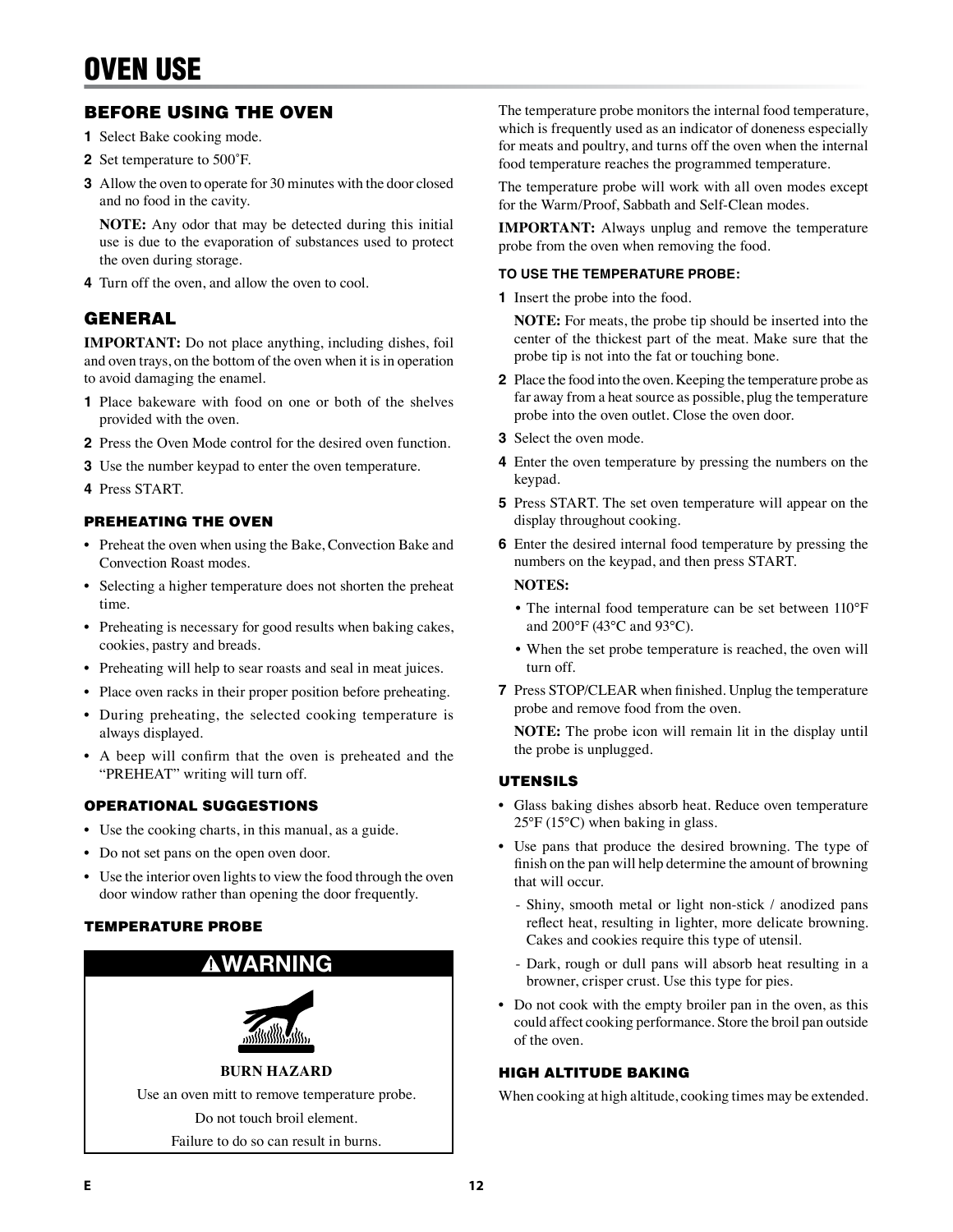#### OVEN RACKS

**IMPORTANT:** To avoid permanent damage to the porcelain finish, place food or bakeware on an oven rack. Do not place food or bakeware directly onto the oven door or oven bottom.

- The oven racks can be placed in any of the six height positions with the oven.
- Position racks before turning on the oven.
- Make sure the oven racks are level.
- Oven racks have a stop to keep them from being unintentionally withdrawn fully.

#### **TO REMOVE OVEN RACKS:**

• Pull rack out to the stop position, raise the front edge, and then lift out.

#### **TO REPLACE OVEN RACKS:**

• Place oven rack on the wire supports along the sides of the oven. Tilt the front edge up slightly, and slide rack to the rear until it clears the stop position. Lower the front and slide the rack into the oven.

#### COMPONENT COOLING FAN

Activates during any cooking or self-cleaning mode to cool inner components and outer door surfaces. This air is exhausted through the vent located above the oven door. It continues to run until components have cooled sufficiently. The cooling fan operates at double speed (or RPM's) in self-clean and whenever the internal components temperature becomes high.

#### OVEN DOOR

To avoid oven door glass breakage:

- Do not close the oven door if the racks are not fully inserted into the oven cavity or if bakeware extends past the front edge of an oven rack.
- Do not set objects on the glass surface of the oven door.
- Do not hit glass surfaces with bakeware or other objects.
- Do not wipe down glass surfaces until the oven has completely cooled.

#### OVEN VENTS

Blocking or covering the oven vents will cause poor air circulation, affecting cooking, cleaning and cooling results.

- Both the upper and lower oven vent(s) allow fresh air to enter the cooling system.
- The lower oven vent also allows hot air to be expelled from the cooling system.

#### OVEN CONDENSATION AND TEMPERATURE

- It is normal for a certain amount of moisture to evaporate from the food during any cooking process. The amount depends on the moisture content of the food.
- The moisture may condense on any surface cooler than the inside of the oven, such as the control panel.
- Your new oven has an electronic temperature sensor to help

maintain an accurate temperature. Your previous oven may have had a mechanical thermostat that drifted gradually over time to a higher temperature. It is normal that you may need to adjust your favorite recipes when cooking in a new oven.

### OVEN TEMPERATURE CONTROL

The oven provides accurate temperatures; however, it may cook faster or slower than your previous oven, so the temperature calibration can be adjusted. It can be adjusted in degrees Fahrenheit or Celsius.

A minus sign means the oven will be cooler by the displayed amount. The absence of a minus sign means the oven will be warmer by the displayed amount.

Use the following chart as a guide:

| <b>ADJUSTMENT °F</b><br>(ADJUSTMENT °C) | <b>COOKS FOOD</b> |
|-----------------------------------------|-------------------|
| $10^{\circ}$ F (6°C)                    | a little more     |
| $20^{\circ}$ F (12 $^{\circ}$ C)        | moderately more   |
| $30^{\circ}F(17^{\circ}C)$              | much more         |
| $-10^{\circ}F(-6^{\circ}C)$             | a little less     |
| $-20^{\circ}F(-12^{\circ}C)$            | moderately less   |
| $-30^{\circ}F(-17^{\circ}C)$            | much less         |

#### **TO ADJUST OVEN TEMPERATURE CALIBRATION:**

- **1** Press SETTINGS. The various Options will appear in the display.
- **2** Press number 9 on the keypad. "CALIBRATION" "PRESS 3 TO INCREASE/PRESS 6 TO DECREASE" will scroll across the display.
- **3** Press number 3 on the keypad to increase or number 6 to decrease the temperature in 5°F (3°C) increments. The adjustment can be set between 30°F (18°C) and -30°F (-18°C).
- **4** Press SETTINGS to save the adjustment, and then exit the Temperature Calibration menu.

#### OVEN MODES

The illustrations show the heating elements and fans used for each oven mode.



**NOTE:** The lower element is concealed under the oven floor.

#### BAKE

Baking is cooking with heated air. Both upper and lower elements in the oven are used to heat the air but no fan is used to circulate the heat.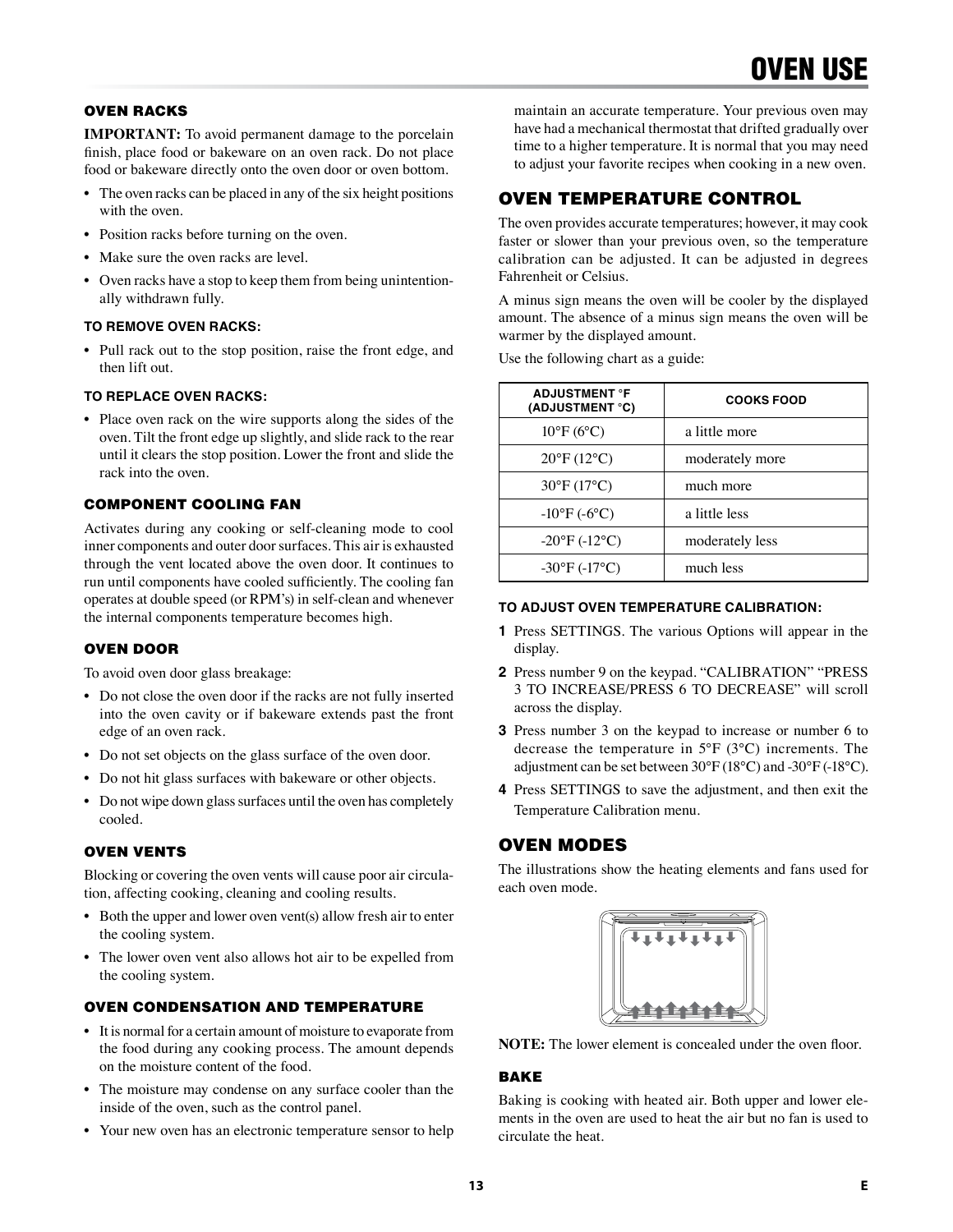## OVEN USE

Follow the recipe or convenience food directions for baking temperature, time and rack position. Baking time will vary with the temperature of ingredients and the size, shape and finish of the bakeware.

- **1** Press BAKE to select the bake mode. "BAKE" will appear in the display and 350°F (177°C) will be displayed. "Set temp or Press START" will appear in the display.
- **2** Press START, if you wish to cook at 350°F (177°C).

#### OR

Enter the desired temperature by pressing the number keypad, and then press START. The temperature can be set from 170°F  $(77^{\circ}C)$  to  $500^{\circ}F(260^{\circ}C)$ .

#### **NOTES:**

- The temperature can be changed at any time during cooking. Press STOP/CLEAR to clear the settings. Select oven mode, then enter the desired temperature by pressing the number keypad, and then press START.
- After selecting an Oven Mode and Temperature, you have the option to set a Cook Time and Start Time before pressing START. See "Cook Time" and "Start Time."
- **3** Press STOP/CLEAR when finished baking, and remove food from the oven.

#### **BROIL**

Broiling uses direct radiant heat to cook food. The lower the temperature, the slower the cooking. Thicker cuts and unevenly shaped pieces of meat, fish and poultry may cook better at lower broiling temperatures.



- For best results, use a broiler pan and rack. It is designed to drain juices and help avoid spatter and smoke.
- For proper draining, do not cover the grid with foil. The bottom of the pan may be lined with aluminum foil for easier cleaning.
- Trim excess fat to reduce spattering. Slit the remaining fat on the edges to avoid curling.
- Select HI/550°F (288°C) broil for most broiling. Select LO/450°F (232°C) broil for low-temperature broiling of longer cooking foods such as poultry to avoid over browning.
- Pull out oven rack to stop position before turning or removing food. Use tongs to turn food to avoid the loss of juices. Very thin cuts of fish, poultry or meat may not need to be turned.

#### **TO BROIL:**

**1** Place the food on the rack in the broiler pan and place pan in the oven. Close the oven door.

**NOTE:** Preheating is not necessary.

- **2** Press BROIL for the desired mode. "BROIL" and "Set temp or Press START" will appear in the display, and "550ºF" (288ºC) will be displayed.
- **3** Press START, if you wish to broil at 550°F (288°C).

#### OR

Enter the desired temperature by pressing the number keypad, and then press START. The temperature can be set from 450°F (232°C) to 550°F (288°C).

- **4** "BROIL" will appear in the display after Start is pressed. **NOTES:**
	- The broil temperature can be changed at any time during cooking. Press STOP/CLEAR to clear the settings. Select oven mode, then enter the desired temperature by pressing the number keypad, and then press START.
	- After selecting an Oven Mode and Temperature, you have the option to set a Cook Time and Start Time before pressing START. See "Cook Time" and "Start Time."
- **5** Press STOP/CLEAR when finished broiling, and remove food from the oven.

#### WARM (LOWER OVEN)

The Warm mode keeps hot, cooked foods at serving temperature.



## **AWARNING**

#### **Food Poisoning Hazard**

Do not let food sit in oven more than one hour before or after cooking.

Doing so can result in food poisoning or sickness.

**IMPORTANT:** Food must be at serving temperature before placing it in the warmed oven. Food may be held up to 1 hour; however, breads and casseroles may become too dry if left in the oven during the Warm function. For best results, cover food.

- **1** Press WARM. "Warm" and "Set Temp or Press START" and 140°F (60°C) will be displayed.
- **2** Use the number keypad to enter the desired temperature. The temperature can be set from 140°F (60°C) to 210°F  $(99^{\circ}C)$ .
- **3** Press START. "WARM" and the set temperature will appear in the display.
- **4** Place food in the oven and close the door.
- **5** Press STOP/CLEAR when finished, and remove food from the oven.

#### **TO CANCEL WARM FEATURE:**

• Press STOP/CLEAR. Remove food from oven.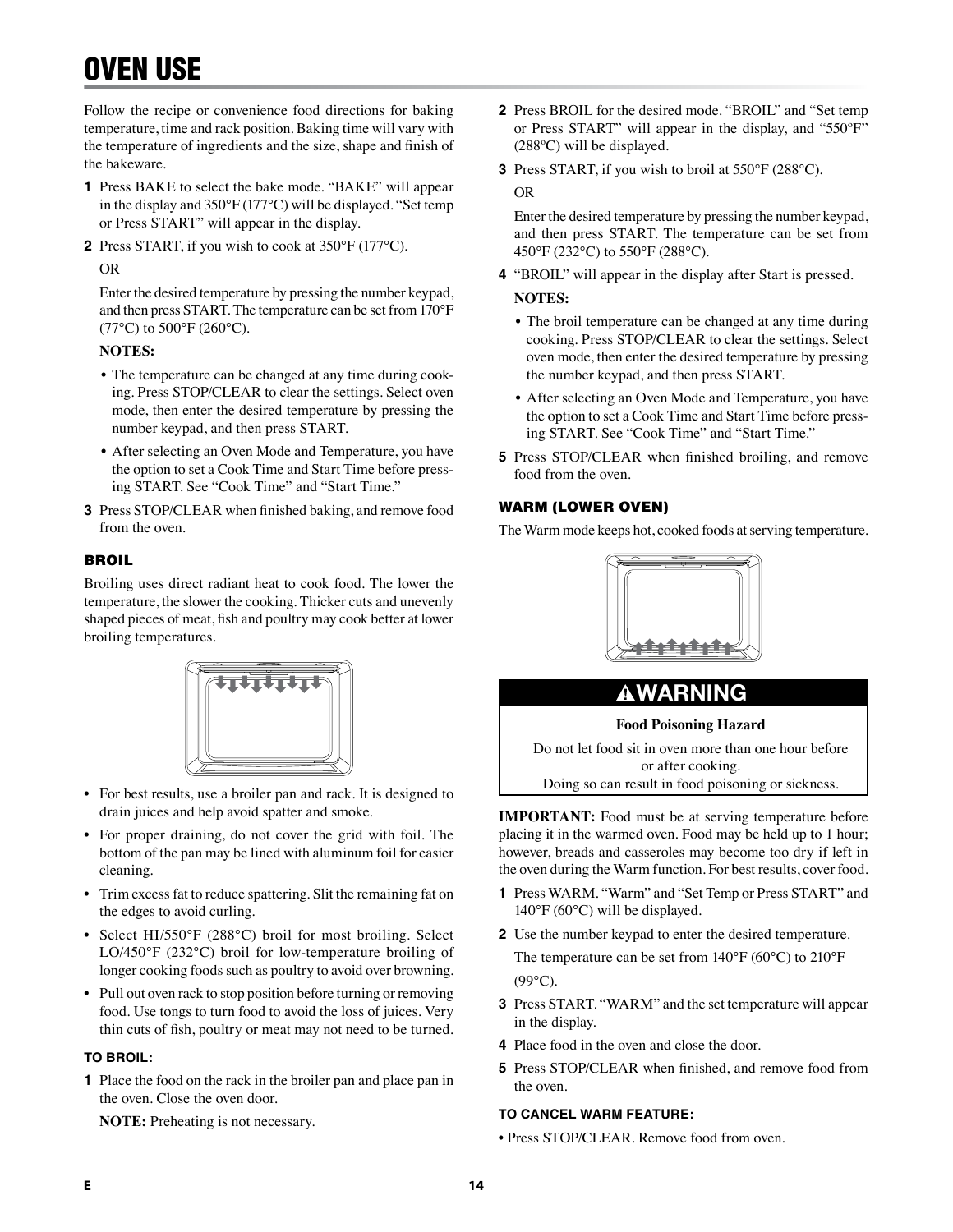#### PROOF (UPPER OVEN)

The Proof mode prepares dough for baking by activating the yeast. Follow the recipe directions as a guide.



## WARNING

**Food Poisoning Hazard**

Do not let food sit in oven more than one hour before or after cooking.

Doing so can result in food poisoning or sickness.

- **1** Before proofing, place the dough in a lightly greased bowl and cover loosely with wax paper, coated with shortening. Place on second rack from the bottom and close the oven door.
- **2** Press PROOF. "PROOF" and "Set Temp or Press START," and 100°F (38°C) will be displayed.
- **3** Use the number keypad to enter the desired temperature.The temperature can be set from 80°F (27°C) to 120°F (49°C).
- **4** Press START.
- **5** Let the dough rise until nearly doubled in size, checking after 20-25 minutes. Proofing time may vary depending on dough type and quantity.
- **6** Press STOP/CLEAR when finished proofing.
- **7** Before second proofing, shape the dough, place it in baking pan(s) and cover loosely with plastic wrap, coated with cooking spray. Follow the same placement and control steps above. Before baking, remove the plastic wrap.

## CONVECTION (UPPER OVEN ONLY)

During convection cooking, the fan provides hot air circulation throughout the oven. The movement of heated air around the food can help to speed up cooking by penetrating the cooler outer surfaces.

In Convection mode, the ring element, bake and broil elements, and the fan operate to heat the oven cavity. If the oven door is opened during convection cooking or preheating, the fan turns off immediately and the element(s) will turn off after 30 seconds. Once the door is closed, the element(s) will turn back on.

#### CONVECTION FAN

The convection fan operates during any convection mode. When the oven is operating in convection mode, the fan will turn off automatically when the door is opened. The convection fan always runs during the preheat time.

#### **ADVANTAGES OF CONVECTION COOKING**

- Saves time and energy.
- Even baking, browning and crisping are achieved.
- During roasting, juices and flavors are sealed in while the exterior is crisp.
- Yeast breads are lighter, more evenly textured, more golden and crustier.
- Air-leavened foods such as cream puffs, soufflés and meringues are higher and lighter.
- Baking on multiple racks at the same time with even results is possible.
- Prepare whole meals at once with no flavor transfer.
- Dehydrates herbs, fruits and vegetables.
- Requires no specialized bake ware.
- Convection broiling allows for extraordinary grilling with thicker cuts of food.

#### CONVECTION BAKE

Use Convection bake for single or multiple rack baking. When convection baking, reduce your recipe baking temperature by  $25^{\circ}$ F (15°C).



#### **TO SET CONVECTION BAKE:**

- **1** Press CONVEC. "Convection" and "Press 1-4 To Choose" will appear in the display.
- **2** Press number 1 on the keypad. "Convect Bake" and "Set Temp or Press START" and 325°F (163°C) will be displayed.
- **3** Press START If you wish to convection bake at 325°F (163°C). OR

Enter the desired temperature by pressing the number keypad, and then press START. The temperature can be set from 170°F  $(77^{\circ}C)$  to  $500^{\circ}F(260^{\circ}C)$ .

**NOTE:** After selecting an Oven Mode and Temperature, you have the option to set a Cook Time and Start Time before pressing START. See "Cook Time" and "Start Time."

- **4** The oven will begin preheating once Start is pressed. A tone will sound when the oven is at the set temperature.
- **5** Place the food in the oven and close the oven door when preheat is completed.
- **6** Press STOP/CLEAR when finished, and remove food from the oven.

#### CONVECTION BROIL

When convection broiling, enter your normal broiling temperature. The oven door must be closed when using Convection Broil.

It is not necessary to preheat the oven for Convection Broil.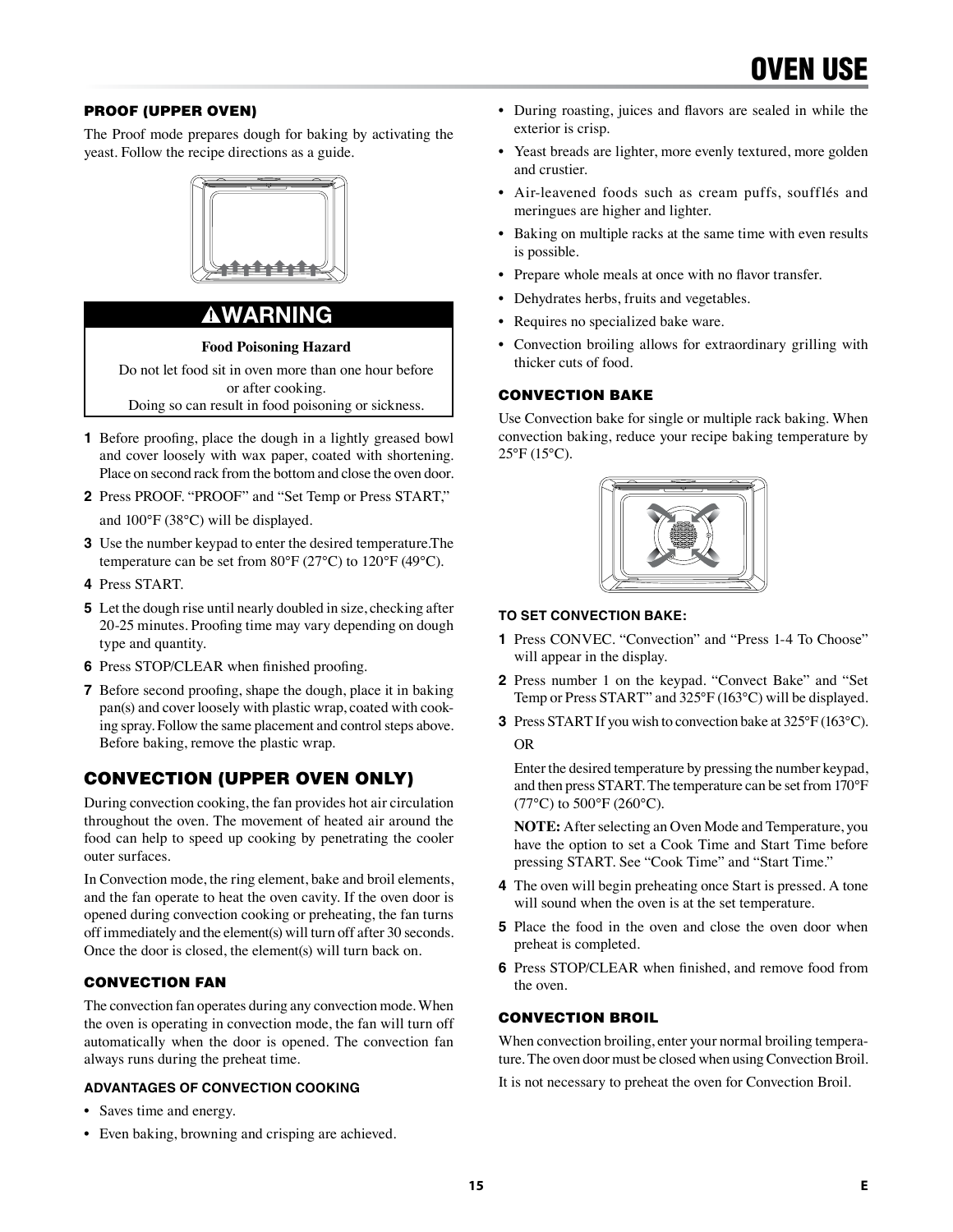## OVEN USE



- **1** Place the food in the oven and close the oven door.
- **2** Press CONVEC. "Convection and "Press 1-4 To Choose" will be displayed.
- **3** Press number 2 on the keypad. "Convect Broil" and "Set Temp or Press Start" and 450°F (232°C) will be displayed.
- **4** Press START, if you wish to broil at 450°F (232°C).

#### OR

Enter the desired temperature by pressing the number keypad, and then press START. The temperature can be set from 170°F  $(77^{\circ}C)$  to 550°F (288°C).

**NOTE:** After selecting an Oven Mode and Temperature, you have the option to set a Cook Time and Start Time before pressing START. See "Cook Time" and "Start Time."

- **5** "Convect Broil" will be displayed, once Start is pressed.
- **6** Press STOP/CLEAR when finished, and remove food from the oven.

#### CONVECTION ROAST

When Convection roasting, enter your normal roasting temperature. The roasting time should be 15-30% less than in conventional cooking. It is not necessary to preheat the oven for convection roast.



- **1** Place the food in the oven and close the oven door.
- **2** Press CONVEC. "Convection" and "Press 1-4 To Choose" will be displayed.
- **3** Press number 3 on the keypad. "Convect Roast," "Set Temp or Press START", and 325°F (163°C) will be displayed.
- **4** Press START, if you wish to convection roast at 325°F  $(163^{\circ}C).$

OR

Enter the desired temperature by pressing the number keypad, and then press START. The temperature can be set from 170°F  $(77^{\circ}C)$  to 500°F (260°C).

**NOTE:** After selecting an Oven Mode and Temperature, you have the option to set a Cook Time and Start Time before pressing START. See "Cook Time" and "Start Time."

- **5** "Convect Roast" will be displayed, once Start is pressed.
- **6** Press STOP/CLEAR when finished and remove food from the oven.

#### CONVECTION CONVERSION

CONVECTION CONVERSION can be used to convert from conventional cooking to convection cooking. This function will automatically convert the cooking temperature and cooking time to recommended cooking settings.

As a result, the cooking temperature is lower and the cooking time is shorter. Options that can be selected include Meats, Baked Goods or Others.

#### **NOTES:**

- When using Convection Conversion, enter the normal cooking temperature and time.
- The oven door must be closed before setting Convection Conversion.

#### **MEATS (ONLY)**

It is not necessary to preheat the oven for the Convection Conversion MEATS option. Preheating can cause overcooking. If preheat is required for the recipe, add 15 minutes to the Cook Time, and place food in the oven at the appropriate time.

- **1** Place food in the oven and close the door.
- **2** Press CONVEC. "Convection and Press 1-4 To Choose" will be displayed
- **3** Press number 4 on the keypad. "Convect Convert and Press 1-3 To Choose" will be displayed.
- **4** Press number 2 on the keypad. "Meats" and 350°F (177°C) will be displayed.
- **5** Enter your normal roasting temperature by pressing the number keypad.
- **6** Enter your normal Cook Time. See "Cook Time," and then press START.

#### **BAKED GOODS AND OTHERS (ONLY)**

- **1** Preheating will start. Once the oven is preheated to the set temperature, the control will beep. Place the food in the oven and close the oven door.
- **2** At the end of the set cooking time, the oven will turn off automatically. The alert tone will sound, and "Cooking Complete" will appear in the display.
- **3** Press STOP/CLEAR when finished and remove food from the oven.

### BAKE TIPS

- For best results, bake food on a single rack with at least 1"-1½" (2.5-3 cm) space between utensils and oven walls.
- Use one rack when selecting the bake mode.
- Check for doneness at the minimum time.
- Use metal bakeware (with or without a non stick finish), heatproof glass, glass-ceramic, pottery or other utensils suitable for the oven.
- When using heatproof glass, reduce temperature by 25°F (15°C) from recommended temperature.
- Use baking sheets with or without sides or jelly roll pans.
- Dark metal pans or nonstick coatings will cook faster with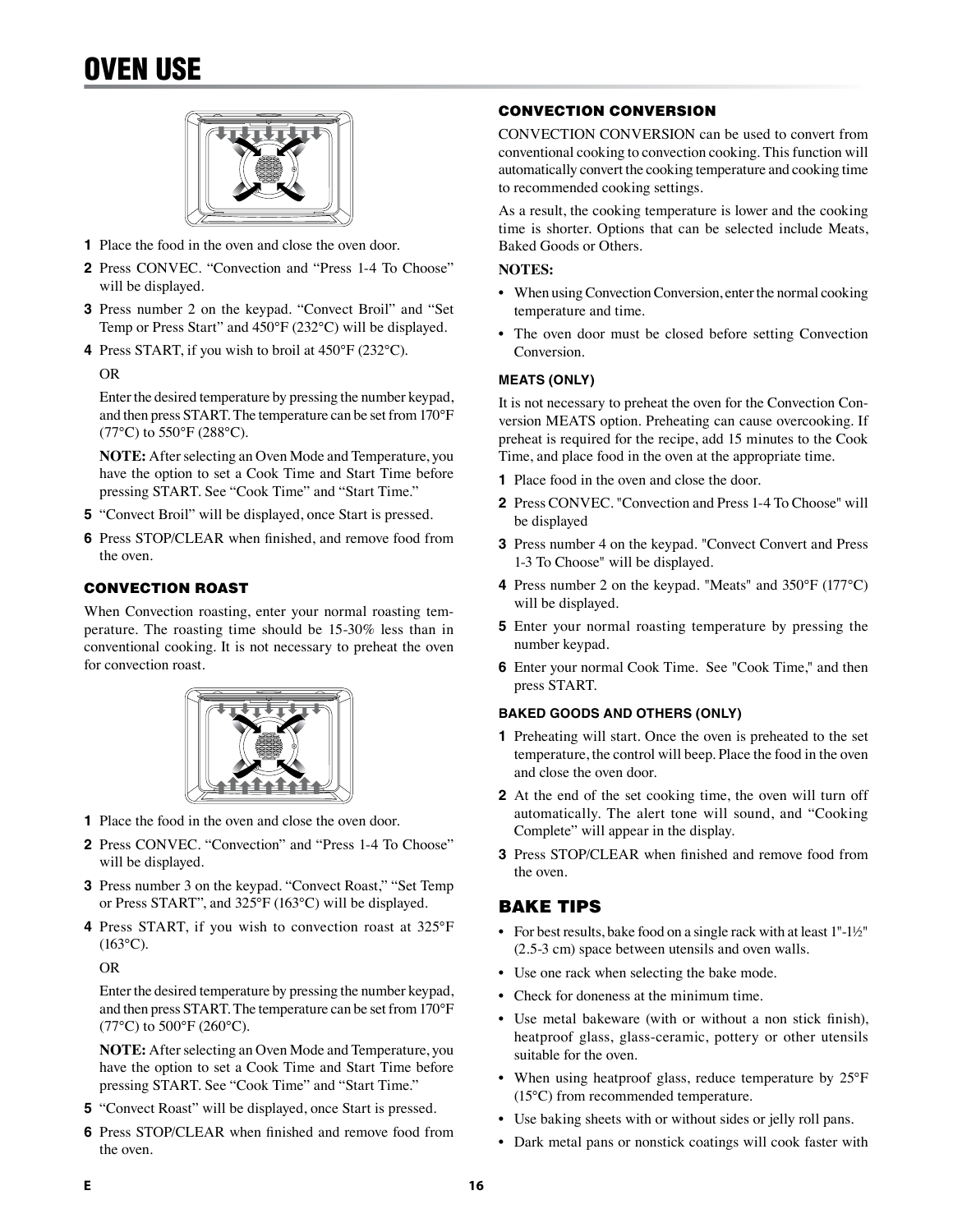more browning. Insulated bakeware will slightly lengthen the cooking time for most foods.

• Do not use aluminum foil or disposable aluminum trays to line any part of the oven. Foil is an excellent heat insulator and heat will be trapped beneath it. This will alter the cooking

### BAKE CHART

| <b>FOOD ITEM</b>             | <b>RACK POSITION</b> | TEMP. $\degree$ F ( $\degree$ C)<br>(PREHEATED OVEN) | TIME (MIN.) |
|------------------------------|----------------------|------------------------------------------------------|-------------|
| Cake                         |                      |                                                      |             |
| • Cupcake                    | $\overline{c}$       | 350 (177)                                            | $19-22$     |
| • Bundt Cake                 |                      | 350 (177)                                            | $40 - 45$   |
| • Angel Food                 | 1                    | 350 (177)                                            | 35-39       |
| Pie                          |                      |                                                      |             |
| $\bullet$ 2 crust, fresh, 9" | $\overline{c}$       | 375-400 (190-205)                                    | $45-50$     |
| • 2 crust, frozen fruit, 9"  | $\overline{c}$       | 375 (190)                                            | 68-78       |
| <b>Cookies</b>               |                      |                                                      |             |
| • Sugar                      | $\overline{c}$       | 350-375 (177-190)                                    | $8-10$      |
| • Chocolate Chip             | $\overline{c}$       | 350-375 (177-190)                                    | $8-13$      |
| • Brownies                   | $\overline{c}$       | 350 (177)                                            | 29-36       |
| <b>Breads</b>                |                      |                                                      |             |
| • Yeast bread loaf, 9x5      | $\overline{c}$       | 375 (190)                                            | 18-22       |
| • Yeast rolls                | $\overline{c}$       | 375-400 (190-205)                                    | $12-15$     |
| • Biscuits                   | $\overline{c}$       | 375-400 (190-205)                                    | $7-9$       |
| • Muffins                    | $\overline{c}$       | 425 (220)                                            | $15-19$     |
| Pizza                        |                      |                                                      |             |
| • Frozen                     | $\overline{c}$       | 400-450 (205-232)                                    | $23 - 26$   |
| • Fresh                      | $\overline{2}$       | 475 (246)                                            | $15-18$     |

problems.

## CONVECTION BAKE TIPS

Reduce recipe baking temperatures by 25°F (15°C).

- For best results, foods should be cooked uncovered, in lowsided pans to take advantage of the forced air circulation. Use shiny aluminum pans for best results unless otherwise specified.
- Heatproof glass or ceramic can be used. Reduce temperature by another 25°F (15°C) when using heatproof glass dishes for a total reduction of 50°F (30°C).
- Dark metal pans may be used. Note that food may brown faster when using dark metal bake ware.
- The number of racks used is determined by the height of the food to be cooked.
- Baked items, for the most part, cook extremely well in convection. Don't try to convert recipes such as custards, quiches, pumpkin pie , or cheesecakes, which do not benefit from the convection-heating process. Use the regular Bake mode for these foods.
- Multiple rack cooking for oven meals is done on rack positions 1, 2, 3 , 4 and 5. All six racks can be used for cookies, biscuits and appetizers.
	- 2 Rack baking: Use positions 1 and 3.

- When baking four cake layers at the same time, stagger pans so that one pan is not directly above another. For best results, place cakes on front of upper rack and back of lower rack (See graphic below). Allow 1" - 1 ½" (2.5 - 3 cm) air space around pans.

performance and can damage the finish of the oven. • Avoid using the opened door as a shelf to place pans. • See Troubleshooting for tips for Baking and Roasting



- Converting your own recipe can be easy. Choose a recipe that will work well in convection.
- Reduce the temperature and cooking time if necessary. It may take some trial and error to achieve a perfect result. Keep track of your technique for the next time you want to prepare the recipe using convection.
- See Troubleshooting for tips for Baking and Roasting problems.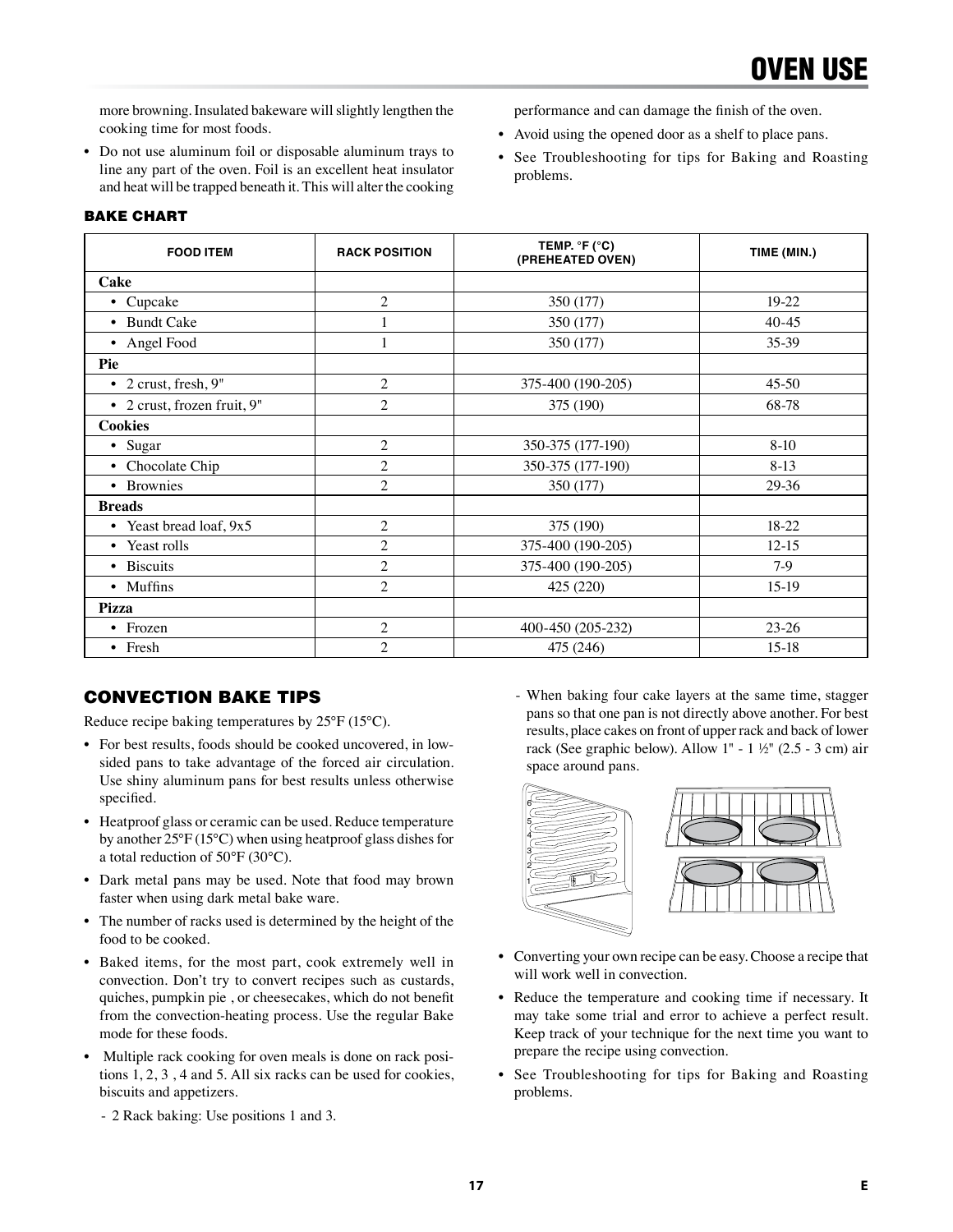## FOODS RECOMMENDED FOR CONVECTION BAKE MODE:

- Appetizers, Biscuits, Coffee Cakes
- Cookies (2 to 4 racks), Yeast Breads
- Cream Puffs, Popovers
- Casseroles and One-Dish Entreés
- Oven Meals (rack positions 1, 2, 3)
- Air Leavened Foods (Soufflés, Meringue, Meringue-Topped Desserts, Angel Food Cakes, Chiffon Cakes)

#### CONVECTION BAKE CHART

Reduce standard recipe temperature by 25 °F (15 °C) for Convection Bake.

Temperatures have been reduced in this chart.

| <b>FOOD ITEM</b>                | <b>RACK POSITION</b> | TEMP. $\degree$ F ( $\degree$ C)<br>(PREHEATED OVEN) | TIME (MIN.) |
|---------------------------------|----------------------|------------------------------------------------------|-------------|
| Cake                            |                      |                                                      |             |
| Cupcake<br>$\bullet$            | $\overline{2}$       | 325 (163)                                            | $20 - 22$   |
| • Bundt Cake                    | 1                    | 325 (163)                                            | $43 - 50$   |
| Angel Food<br>$\bullet$         | $\mathbf{1}$         | 325 (163)                                            | $43 - 47$   |
| Pie                             |                      |                                                      |             |
| 2 crust, fresh, 9"<br>$\bullet$ | $\overline{c}$       | 350-400 (177-205)                                    | 40-52       |
| • 2 crust, frozen fruit, 9"     | $\overline{c}$       | 350 (177)                                            | 68-78       |
| <b>Cookies</b>                  |                      |                                                      |             |
| • Sugar                         | $\overline{c}$       | 325-350 (163-177)                                    | $8-10$      |
| Chocolate Chip<br>$\bullet$     | $\overline{c}$       | 325-350 (163-177)                                    | $8-13$      |
| <b>Brownies</b><br>$\bullet$    | $\overline{c}$       | 325 (163)                                            | 29-36       |
| <b>Breads</b>                   |                      |                                                      |             |
| • Yeast bread loaf, 9x5         | $\overline{c}$       | 350 (177)                                            | $18 - 22$   |
| • Yeast rolls                   | $\overline{c}$       | 350-375 (177-190)                                    | $12 - 15$   |
| • Biscuits                      | $\overline{c}$       | 375 (190)                                            | $8-10$      |
| • Muffins                       | $\overline{c}$       | 400 (205)                                            | $17-21$     |
| Pizza                           |                      |                                                      |             |
| • Frozen                        | $\overline{c}$       | 375-425 (190-220)                                    | $23-26$     |
| • Fresh                         | $\overline{2}$       | 450 (232)                                            | $15-18$     |

## CONVECTION ROAST TIPS

- Do not preheat for Convection Roast.
- Roast in a low-sided, uncovered pan.
- When roasting whole chicken or turkey, tuck wings behind back and loosely tie legs with kitchen string.
- Use the 2-piece broil pan for roasting uncovered.



- Use the probe or a meat thermometer to determine the internal doneness on "END" temperature (see cooking chart).
- Double-check the internal temperature of meat or poultry by inserting meat thermometer into another position.
- Large birds may also need to be covered with foil (and pan roasted) during a portion of the roasting time to prevent over-browning.
- The minimum safe temperature for stuffing in poultry is 165ºF (75ºC).
- After removing the item from the oven, cover loosely with foil for 10 to 15 minutes before carving if necessary to increase the final foodstuff temperature by  $5^{\circ}$  to  $10^{\circ}$ F ( $3^{\circ}$  to  $6^{\circ}$  C).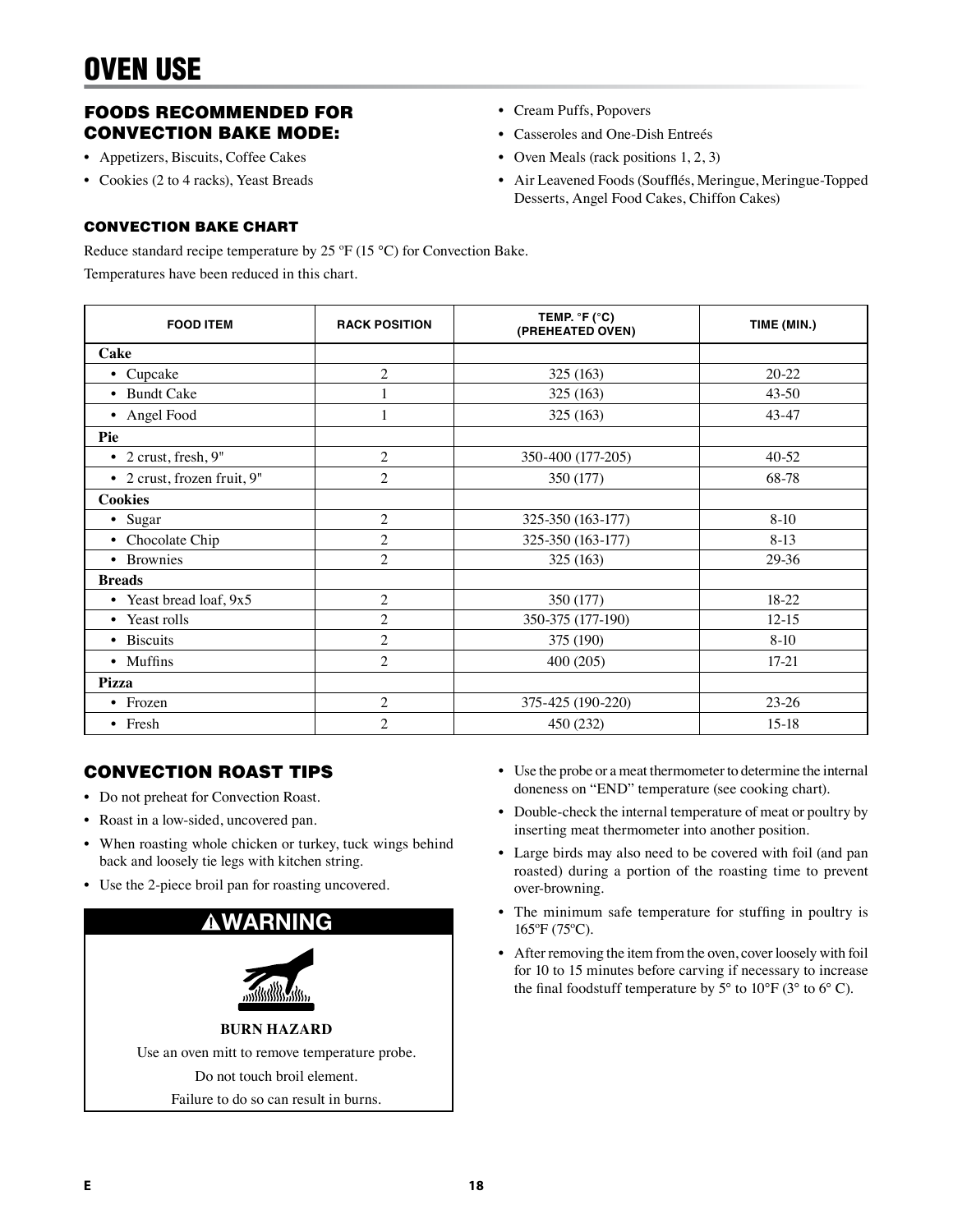### CONVECTION ROAST CHART

| <b>MEAT</b>                             | <b>WEIGHT</b><br>(LB) | <b>OVEN TEMP.</b><br>$\hat{F}$ ( $\hat{C}$ ) | <b>RACK</b><br><b>POSITION</b> | <b>TIME</b><br>(MIN. PER LB) | <b>INTERNAL TEMP.</b><br>$\degree$ F ( $\degree$ C) |
|-----------------------------------------|-----------------------|----------------------------------------------|--------------------------------|------------------------------|-----------------------------------------------------|
| <b>Beef</b>                             |                       |                                              |                                |                              |                                                     |
| • Rib Roast                             | $4-6$                 | 325 (163)                                    | $\overline{2}$                 | $16-20$<br>$18-22$           | 145 $(63)$ medium rare<br>160 (71) medium           |
| • Rib Eye Roast, (boneless)             | $4-6$                 | 325 (163)                                    | $\mathfrak{2}$                 | $16 - 20$<br>18-22           | $145(63)$ medium rare<br>160 (71) medium            |
| • Rump, Eye, Tip,<br>Sirloin (boneless) | $3-6$                 | 325 (163)                                    | $\overline{2}$                 | $16-20$<br>18-22             | 145 (63) medium rare<br>160 (71) medium             |
| • Tenderloin Roast                      | $2 - 3$               | 400 (205)                                    | 2                              | $15-20$                      | 145 (63) medium rare                                |
| Pork                                    |                       |                                              |                                |                              |                                                     |
| • Loin Roast (boneless<br>or bone-in)   | $5 - 8$               | 350 (177)                                    | $\overline{c}$                 | $16 - 20$                    | 160 (71) medium                                     |
| • Shoulder                              | $3-6$                 | 350 (177)                                    | $\overline{2}$                 | $20 - 25$                    | 160 (71) medium                                     |
| Poultry                                 |                       |                                              |                                |                              |                                                     |
| • Chicken whole                         | $3-4$                 | 375 (190)                                    | $\mathfrak{2}$                 | $18-21$                      | 180 (82)                                            |
| • Turkey, not stuffed                   | $12 - 15$             | 325 (163)                                    | 1                              | $10-14$                      | 180 (82)                                            |
| • Turkey, not stuffed                   | $16-20$               | 325 (163)                                    | $\mathbf{1}$                   | $9 - 11$                     | 180 (82)                                            |
| • Turkey, not stuffed                   | $21-25$               | 325 (163)                                    | $\mathbf{1}$                   | $6-10$                       | 180 (82)                                            |
| • Turkey Breast                         | $3 - 8$               | 325 (163)                                    | $\mathbf{1}$                   | $15-20$                      | 170 (77)                                            |
| • Cornish Hen                           | $1 - 1^{1/2}$         | 350 (177)                                    | $\overline{c}$                 | 45-75 total                  | 180 (82)                                            |
| Lamb                                    |                       |                                              |                                |                              |                                                     |
| • Half Leg                              | $3-4$                 | 325 (163)                                    | $\overline{c}$                 | $22 - 27$<br>28-33           | 160 (71) medium<br>170 (77) well                    |
| • Whole Leg                             | $6 - 8$               | 325 (163)                                    | $\mathbf{1}$                   | $22 - 27$<br>28-33           | 160 (71) medium<br>170 (77) well                    |

## CONVECTION BROIL TIPS

- Place rack in the required position needed before turning on the oven.
- Use Convection Broil mode with the oven door closed.
- Do not preheat oven.
- Use the 2-piece broil pan.
- Turn meats once halfway through the cooking time (see convection broil chart).

#### CONVECTION BROIL CHART

| <b>FOOD AND THICKNESS</b>        | <b>RACK</b><br><b>POSITION</b> | <b>BROIL SETTING</b><br>$\degree$ F ( $\degree$ C) | <b>INTERNAL</b><br>TEMP. $^{\circ}$ F ( $^{\circ}$ C) | <b>TIME SIDE 1</b><br>$(MIN.)^*$ | <b>TIME SIDE 2</b><br>$(MIN.)^*$ |
|----------------------------------|--------------------------------|----------------------------------------------------|-------------------------------------------------------|----------------------------------|----------------------------------|
| <b>Beef</b>                      |                                |                                                    |                                                       |                                  |                                  |
| • Steak $(1\frac{1}{2}$ or more) |                                |                                                    |                                                       |                                  |                                  |
| - Medium rare                    | 4                              | 450 (232)                                          | 145(63)                                               | $9-12$                           | $8-10$                           |
| - Medium                         | $\overline{4}$                 | 450 (232)                                          | 160(71)                                               | $11-13$                          | $10-12$                          |
| - Well                           | 4                              | 450 (232)                                          | 170 $(77)$                                            | $18-20$                          | $16-17$                          |
| • Hamburgers (more than 1")      |                                |                                                    |                                                       |                                  |                                  |
| - Medium                         | 4                              | 550 (288)                                          | 160(71)                                               | $8 - 11$                         | $5 - 7$                          |
| - Well                           | $\overline{4}$                 | 550 (288)                                          | 170 (77)                                              | $11-13$                          | $8-10$                           |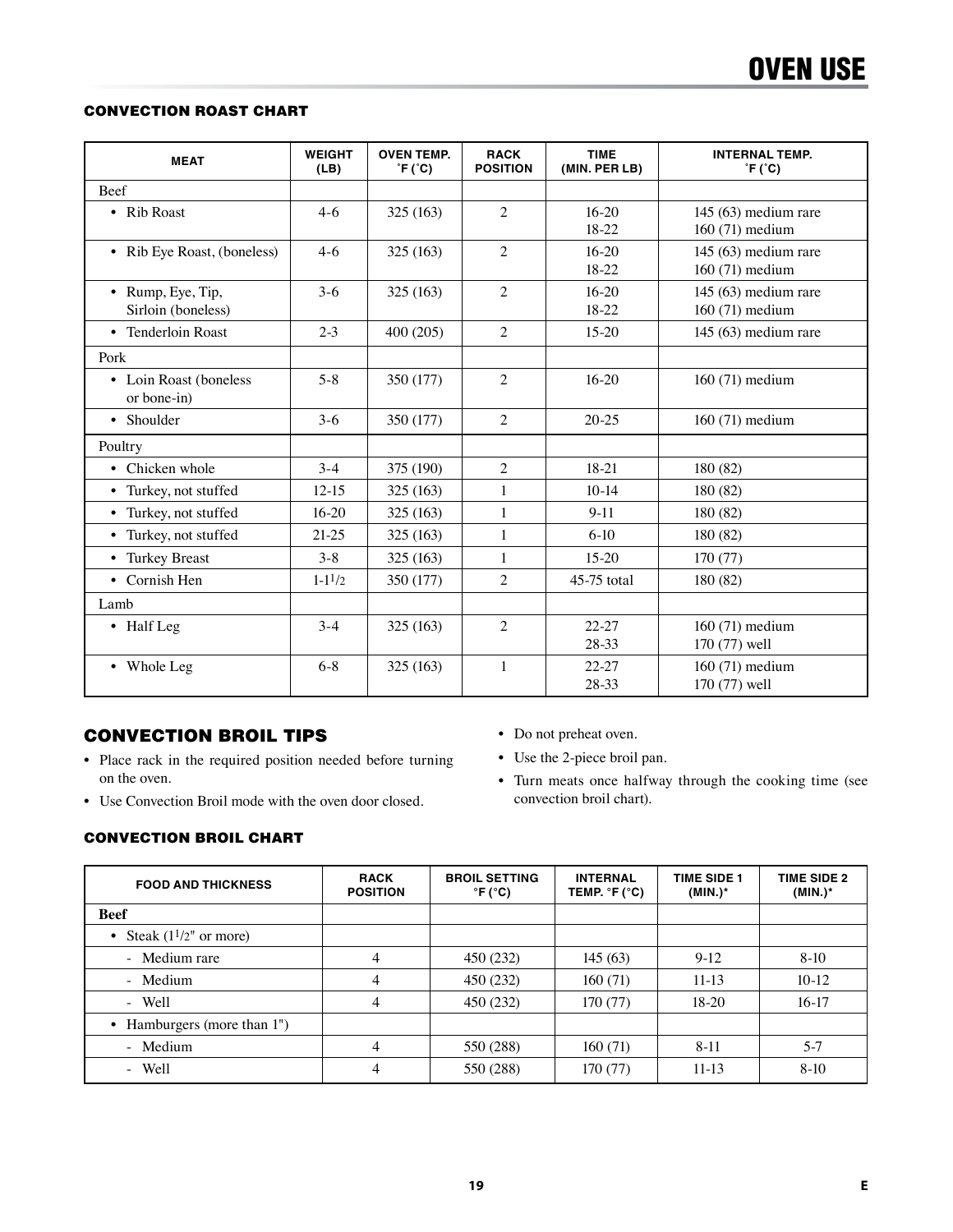## OVEN USE

| <b>FOOD AND THICKNESS</b>               | <b>RACK</b><br><b>POSITION</b> | <b>BROIL SETTING</b><br>$\degree$ F ( $\degree$ C) | <b>INTERNAL</b><br>TEMP. $\degree$ F ( $\degree$ C) | <b>TIME SIDE 1</b><br>$(MIN.)^*$ | <b>TIME SIDE 2</b><br>$(MIN.)^*$ |
|-----------------------------------------|--------------------------------|----------------------------------------------------|-----------------------------------------------------|----------------------------------|----------------------------------|
| Poultry                                 |                                |                                                    |                                                     |                                  |                                  |
| • Chicken Quarters                      | 4                              | 450 (232)                                          | 180 (82)                                            | $16-18$                          | $10-13$                          |
| • Chicken Halves                        | 3                              | 450 (232)                                          | 180 (82)                                            | $25 - 27$                        | $15-18$                          |
| • Chicken Breasts                       | 4                              | 450 (232)                                          | 170 (77)                                            | $13-15$                          | $9-13$                           |
| Pork                                    |                                |                                                    |                                                     |                                  |                                  |
| • Pork Chops $(1\frac{1}{4}$ " or more) | 4                              | 450 (232)                                          | 160(71)                                             | $12 - 14$                        | $11-13$                          |
| • Sausage - fresh                       | 4                              | 450 (232)                                          | 160(71)                                             | $4-6$                            | $3 - 5$                          |

\* Broiling and convection broiling times are approximate and may vary slightly. Cooking times are indicative and also depend on the thickness and the starting temperature of the meat before cooking.

## DEHYDRATE TIPS

The circulating heated air at a lower temperature slowly removes the moisture for food preservation.

- Oven temperature for dehydrating is between 120ºF (49ºC) to 160ºF (71ºC).
- Multiple racks can be used simultaneously.
- Some foods require as much as 14-15 hours of time to fully dehydrate.
- Consult a food preservation book for specific times and the handling of various foods.
- This mode is suitable for a variety of fruits, vegetables, herbs and meat strips.
- Drying screens can be purchased at specialty kitchen shops.
- By using paper towels, some food moisture can be absorbed before dehydrating begins (such as with sliced tomatoes or sliced peaches).

| <b>FOOD</b>                                            | <b>PREPARATION</b>                                                                           | <b>APPROXIMATE</b><br><b>DRYING TIME</b><br>(HRS) | <b>TEST FOR DONENESS</b>                                                                                |
|--------------------------------------------------------|----------------------------------------------------------------------------------------------|---------------------------------------------------|---------------------------------------------------------------------------------------------------------|
| Fruit                                                  |                                                                                              |                                                   |                                                                                                         |
| • Apple                                                | Dipped in $\frac{1}{4}$ cup lemon juice and 2 cups water, $\frac{1}{4}$ slices               | $11-15$                                           | Slightly pliable                                                                                        |
| Bananas<br>$\bullet$                                   | Dipped in $\frac{1}{4}$ cup lemon juice and 2 cups water, $\frac{1}{4}$ slices               | $11-15$                                           | Slightly pliable                                                                                        |
| • Cherries                                             | Wash and towel dry. For fresh cherries, remove pits                                          | $10-15$                                           | Pliable, leathery, chewy                                                                                |
| <b>Oranges Peels</b><br>٠<br>and slices                | 1/4 slices of orange; orange part of skin thinly peeled<br>from oranges                      | Peels 2-4<br><b>Slices: 12-16</b>                 | Orange peel: dry and brittle<br>Orange slices: skins are dry<br>and brittle, fruit is slightly<br>moist |
| • Pineapple<br>rings                                   | Towel dried                                                                                  | Canned: 9-13<br>Fresh: 8-12                       | Soft and pliable                                                                                        |
| Strawberries<br>$\bullet$                              | Wash and towel dry. Sliced $1/2$ " thick, skin (outside)<br>down on rack                     | $12 - 17$                                         | Dry, brittle                                                                                            |
| Vegetable                                              |                                                                                              |                                                   |                                                                                                         |
| • Peppers                                              | Wash and towel dry. Remove membrane of pepper,<br>coarsely chopped about 1" pieces           | $16 - 20$                                         | Leathery with no moisture<br>inside                                                                     |
| • Mushrooms                                            | Wash and towel dry. Cut of stem end. Cut into 1/8" slices                                    | $7-12$                                            | Tough and leathery, dry                                                                                 |
| • Tomatoes                                             | Wash and towel dry. Cut this slices, 1/8" thick, dry well                                    | $16 - 23$                                         | Dry, brick red color                                                                                    |
| <b>Herbs</b>                                           |                                                                                              |                                                   |                                                                                                         |
| • Oregano, sage<br>parsley and<br>thyme, and<br>fennel | Rinse and dry with paper towel                                                               | Dry at 120°F<br>$(60^{\circ}C)$ 3-5 hrs           | Crisp and brittle                                                                                       |
| Basil<br>$\bullet$                                     | Use basil leaves 3 to 4 inches from top. Spray with water,<br>shake off moisture and pat dry | Dry at 120°F<br>$(60^{\circ}C)$ 3-5 hrs           | Crisp and brittle                                                                                       |

#### DEHYDRATE CHART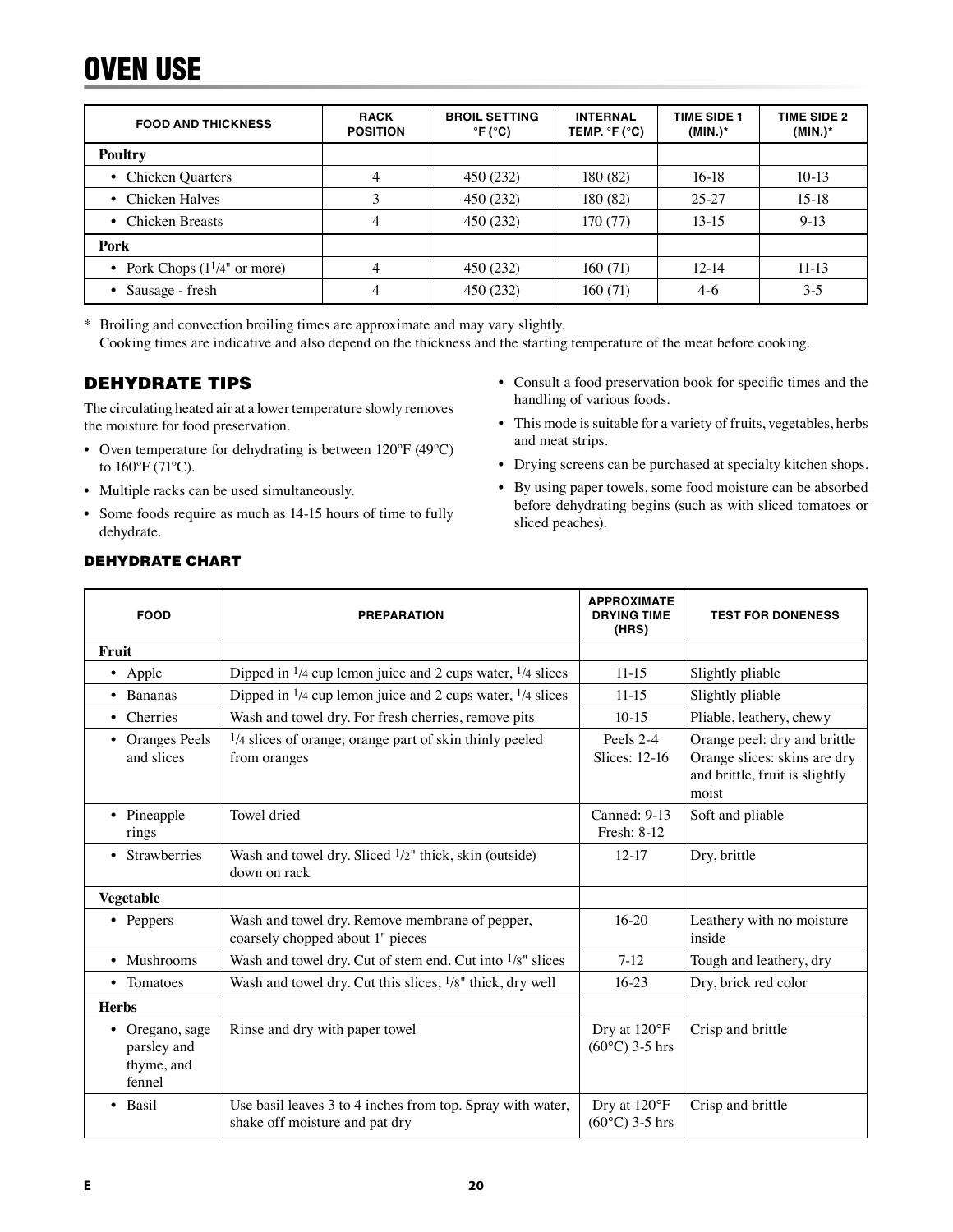## BROIL TIPS

- Place rack in the required position needed before turning on the oven.
- Use Broil mode with the oven door closed.

## BROIL CHART

- Preheat oven for 5 minutes before use.
- Use the 2-piece broil pan.
- Turn meats once halfway through the cooking time (see convection broil chart).

| <b>FOOD AND THICKNESS</b>    | <b>RACK</b><br><b>POSITION</b> | <b>BROIL SETTING</b> | <b>INTERNAL</b><br>TEMP. $\degree$ F ( $\degree$ C) | <b>TIME SIDE 1</b><br>$(MIN.)^*$ | <b>TIME SIDE 2</b><br>$(MIN.)^*$ |
|------------------------------|--------------------------------|----------------------|-----------------------------------------------------|----------------------------------|----------------------------------|
| <b>Beef</b>                  |                                |                      |                                                     |                                  |                                  |
| • Steak $(3/4" - 1")$        |                                |                      |                                                     |                                  |                                  |
| - Medium rare                | 5                              | 5                    | 145(63)                                             | $5-7$                            | $4-6$                            |
| - Medium                     | 5                              | 5                    | 160(71)                                             | $6 - 8$                          | $5 - 7$                          |
| - Well                       | 5                              | 5                    | 170(77)                                             | $8-10$                           | $7-9$                            |
| • Hamburgers $(3/4"$ -1")    |                                |                      |                                                     |                                  |                                  |
| - Medium                     | $\overline{4}$                 | 5                    | 160(71)                                             | $8 - 11$                         | $6-9$                            |
| - Well                       | $\overline{4}$                 | 5                    | 170 (77)                                            | $10-13$                          | $8-10$                           |
| <b>Poultry</b>               |                                |                      |                                                     |                                  |                                  |
| • Breast (bone-in)           | $\overline{4}$                 | $\overline{4}$       | 170(77)                                             | $10-12$                          | $8-10$                           |
| • Thigh (very well done)     | $\overline{4}$                 | 3                    | 180 (82)                                            | 28-30                            | $13-15$                          |
| Pork                         |                                |                      |                                                     |                                  |                                  |
| • Pork Chops $(1")$          | 5                              | 5                    | 160(71)                                             | $7-9$                            | $5-7$                            |
| • Sausage - fresh            | 5                              | 5                    | 160(71)                                             | $5 - 7$                          | $3 - 5$                          |
| • Ham Slice $(1/2")$         | 5                              | 5                    | 160(71)                                             | $4-6$                            | $3 - 5$                          |
| <b>Seafood</b>               |                                |                      |                                                     |                                  |                                  |
| • Fish Filets, 1" - buttered | $\overline{4}$                 | $\overline{4}$       | Cook until opaque &<br>flakes easily with fork      | $10-14$                          | Do not turn                      |
| Lamb                         |                                |                      |                                                     |                                  |                                  |
| • Chops $(1")$               |                                |                      |                                                     |                                  |                                  |
| - Medium rare                | 5                              | 5                    | 145(63)                                             | $5-7$                            | $4-6$                            |
| - Medium                     | 5                              | 5                    | 160(71)                                             | $6 - 8$                          | $4 - 6$                          |
| - Well                       | 5                              | 5                    | 170(77)                                             | $7-9$                            | $5-7$                            |
| <b>Bread</b>                 |                                |                      |                                                     |                                  |                                  |
| • Garlic Bread, 1" slices    | $\overline{4}$                 | 5                    |                                                     | $2 - 2,30$                       |                                  |
| • Garlic Bread, 1" slices    | 3                              | 5                    |                                                     | $4 - 6$                          |                                  |

\* Broiling and convection broiling times are approximate and may vary slightly

Cooking times are indicative and also depend on the thickness and the starting temperature of the meat before cooking .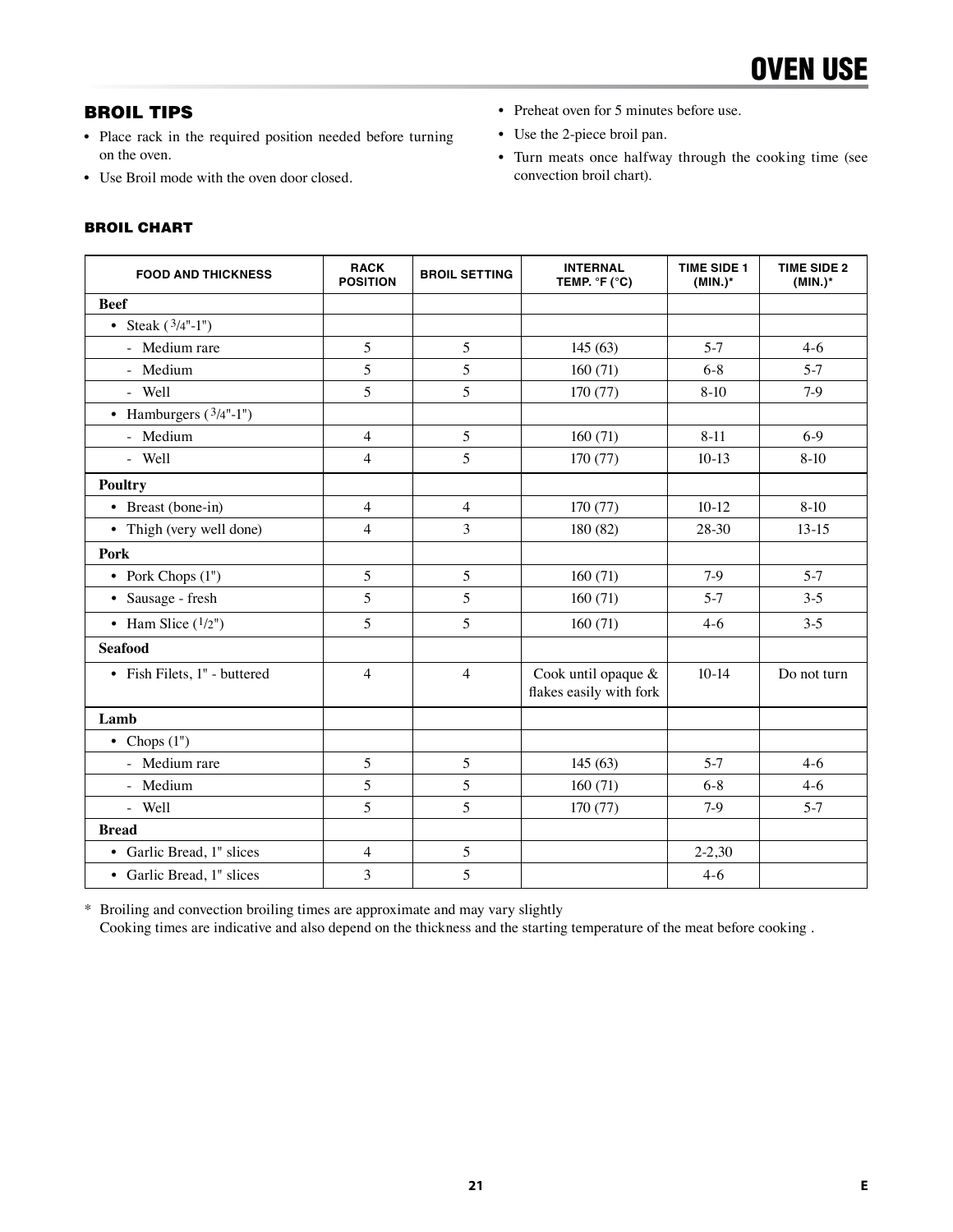## FOOD SERVICE TEMPERATURE GUIDELINES FROM FSIS (USDA FOOD SAFETY & INSPECTION SERVICE)

| $140^{\circ}F(60^{\circ}C)$ | Ham, precooked (to Reheat)                             |  |  |
|-----------------------------|--------------------------------------------------------|--|--|
| $145^{\circ}F(63^{\circ}C)$ | Fresh beef, Veal, Lamb (medium rare)                   |  |  |
| 160°F (71°C)                | Ground Meat & Meat mixtures (Beef, Pork,<br>Veal Lamb) |  |  |
|                             | Fresh beef, Veal, Lamb (medium)                        |  |  |
|                             | Fresh Pork (medium)                                    |  |  |
|                             | Fresh Ham (raw)                                        |  |  |
|                             | Egg Dishes                                             |  |  |
|                             | Ground Meat & Meat mixtures (Turkey,<br>Chicken)       |  |  |
|                             | Stuffing (cooked alone or in bird)                     |  |  |
| $165^{\circ}F(74^{\circ}C)$ | Leftovers & Casseroles                                 |  |  |

| $170^{\circ}$ F (77°C)            | Fresh beef, Veal, Lamb (well done) |  |
|-----------------------------------|------------------------------------|--|
|                                   | Poultry breast                     |  |
|                                   | Fresh Pork (well done)             |  |
| $180^{\circ}$ F (82 $^{\circ}$ C) | Chicken and Turkey (Whole)         |  |
|                                   | Poultry (thighs and wings)         |  |
|                                   | Duck and Goose                     |  |

**NOTE:** Eggs (alone, not used in a recipe) – cook until yolk & white are firm

#### **Meat Thermometer**

On models without a temperature probe, use a meat thermometer to determine whether meat, poultry and fish are cooked to the desired degree of doneness. The internal temperature, not appearance, should be used to determine doneness.

## OVEN CARE

## GENERAL CLEANING

**IMPORTANT:** Before Cleaning, make sure all controls are off and the oven is cool. Always follow the instructions printed on the label of the cleaning products.

#### USING THE CLEANING CHART

- **1** Locate the number of the part to be cleaned in the following illustration.
- **2** Find the part name in the chart.
	- Use the cleaning method in the left column if the oven is black or white.
	- Use the cleaning method in the right column if the oven is stainless steel.
- **3** Match the letter with the cleaning method on following chart.





#### STAINLESS STEEL OVEN

| <b>PART</b>                   | <b>CLEANING METHOD</b> |
|-------------------------------|------------------------|
| <b>1</b> Control Panel        | $C-G$                  |
| <b>2</b> Door Cooling Vent    | E                      |
| <b>3</b> Side Trim            | D                      |
| 4 Bottom Trim                 | D                      |
| <b>5</b> Door Frame           | E                      |
| <b>6</b> Door Handle          | G                      |
| <b>7</b> Interior Door Window | F                      |
| <b>8</b> Door Front           | C & G                  |
| <b>9</b> End Caps             | D                      |
| <b>10</b> Interior Oven Door  | E                      |
| <b>11</b> Oven Front Frame    | E                      |
| <b>12</b> Oven Cavity         | E                      |
| <b>13</b> Door Gasket         | В                      |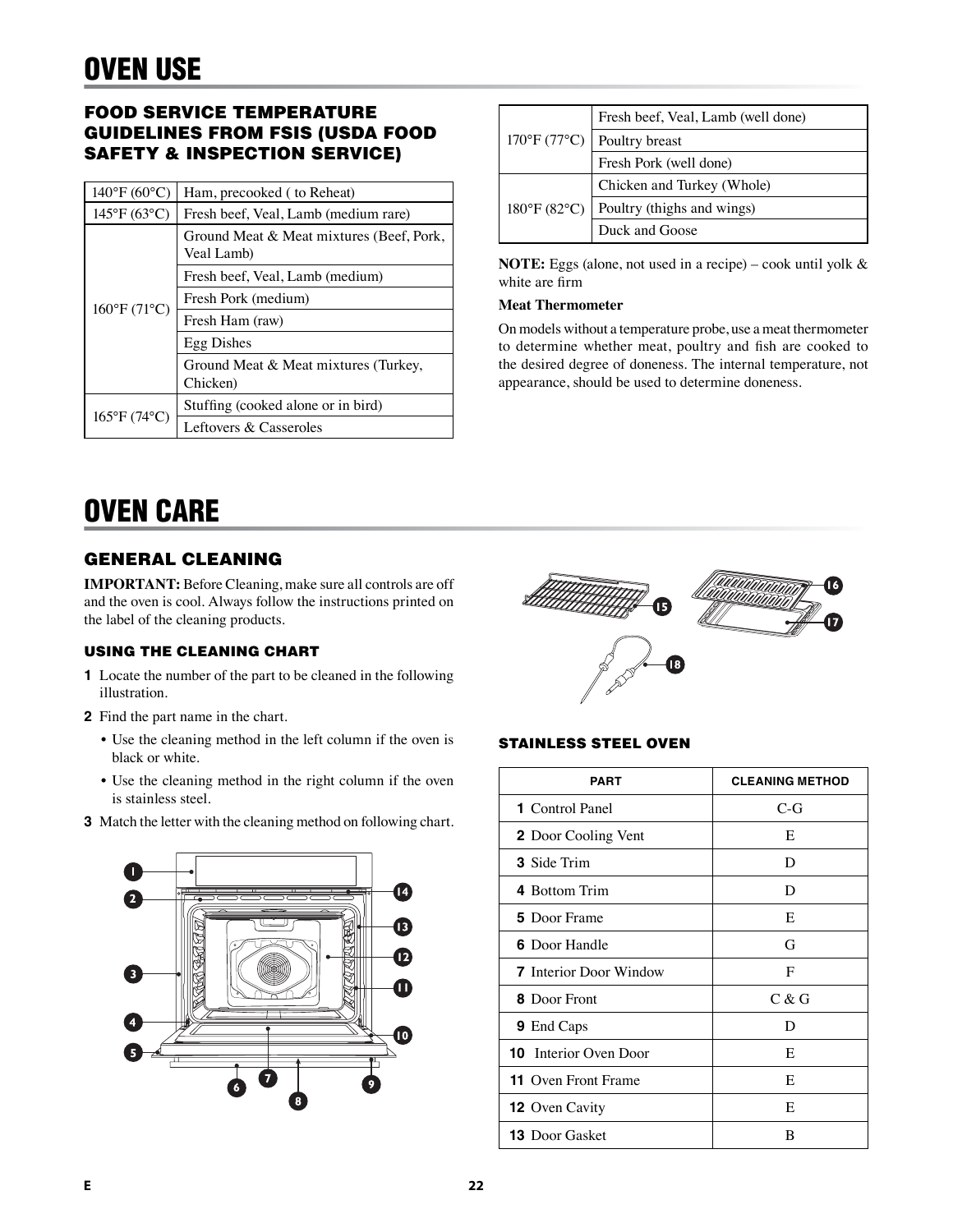## OVEN CARE

| <b>PART</b>                  | <b>CLEANING METHOD</b> |
|------------------------------|------------------------|
| <b>14</b> Oven Cooling Vents |                        |
| <b>15</b> Oven Rack $(5)$    |                        |
| <b>16</b> Broiler Pan Rack   | E                      |
| <b>17</b> Broiler Pan        | E                      |
| <b>18</b> Temperature Probe  |                        |

#### OVEN FINISHES / CLEANING METHODS

The entire oven can be safely cleaned with a soapy sponge, rinsed and dried. If stubborn soil remains, follow the recommended cleaning methods below.

- Always use the mildest cleaner that will do the job.
- Rub metal finishes in the direction of the grain.
- Use clean, soft cloths, sponges or paper towels.
- Rinse thoroughly with a minimum of water so it does not drip into door slots.
- Dry to avoid water marks.

The cleaners listed below indicate types of products to use and are not being endorsed. Use all products according to package directions.

| PART<br><b>A</b> Chrome<br>Plated |                    | <b>CLEANING METHOD</b>                                                                                                                                                                                                                                                                                                                                                                                                                                                     |  |  |
|-----------------------------------|--------------------|----------------------------------------------------------------------------------------------------------------------------------------------------------------------------------------------------------------------------------------------------------------------------------------------------------------------------------------------------------------------------------------------------------------------------------------------------------------------------|--|--|
|                                   |                    | Wash with hot sudsy water. Rinse thoroughly<br>and dry. Or, gently rub with Soft Scrub®,<br>Bon-Ami®, Comet®, Ajax®, Brillo® or S.O.S.®<br>pads as directed.<br>Easy Off <sup>®</sup> or Dow® Oven Cleaners (cold<br>oven formula) can be used, but may cause<br>darkening and discoloration.<br>Racks may be cleaned in the oven during<br>the Self-Cleaning mode. However, chromed<br>racks will lose their shiny finish and perma-<br>nently change to a metallic gray. |  |  |
| в                                 | Fiberglass<br>Knit | DO NOT HAND CLEAN GASKET.                                                                                                                                                                                                                                                                                                                                                                                                                                                  |  |  |
|                                   | $C$ Glass          | Spray Windex <sup>®</sup> or Glass Plus <sup>®</sup> onto a cloth<br>first, then wipe to clean.<br>Use Fantastik <sup>®</sup> or Formula $409$ <sup>®</sup> to remove<br>grease spatters.                                                                                                                                                                                                                                                                                  |  |  |
|                                   | Painted            | Clean with hot sudsy water or apply Fantas-<br>tik <sup>®</sup> or Formula 409 <sup>®</sup> first to a clean sponge<br>or paper towel and wipe clean. Avoid using<br>powdered cleansers and steel wool pads.                                                                                                                                                                                                                                                               |  |  |

| <b>PART</b>              |   |                    | <b>CLEANING METHOD</b>                                                                                                                                                                                                                                                                                                                                                                                                                                                                    |
|--------------------------|---|--------------------|-------------------------------------------------------------------------------------------------------------------------------------------------------------------------------------------------------------------------------------------------------------------------------------------------------------------------------------------------------------------------------------------------------------------------------------------------------------------------------------------|
|                          | Е | Porcelain          | Immediately wipe up acidic spills like fruit<br>juice, milk and tomatoes with a dry towel.<br>Do not use a moistened sponge/towel on hot<br>porcelain. When cool, clean with hot sudsy<br>water or apply Bon-Ami <sup>®</sup> or Soft Scrub <sup>®</sup> to<br>a damp sponge. Rinse and dry. For stubborn<br>stains, gently use Brillo <sup>®</sup> or S.O.S. <sup>®</sup> pads. It is<br>normal for porcelain to craze (fine lines) with<br>age due to exposure from heat and food soil. |
| Reflective<br>F<br>Glass |   |                    | Clean with hot sudsy water and sponge or<br>plastic scrubber. Rub stubborn stains with<br>vinegar, Windex®, ammonia or Bon-Ami®<br>DO NOT USE HARSH ABRASIVES.                                                                                                                                                                                                                                                                                                                            |
|                          |   | <b>G</b> Stainless | Always wipe or rub with grain. Clean with<br>a soapy sponge then rinse and dry. Or, wipe<br>with Fantastik® or Formula 409® sprayed<br>onto a paper towel. Protect and polish with<br>Stainless Steel Magic <sup>®</sup> and a soft cloth.<br>Remove water spots with a cloth dampened<br>with white vinegar. Use Zud®, Cameo®, Bar<br>Keeper's Friend® or RevereWare Stainless<br>Steel Cleaner®, to remove heat discoloration.                                                          |

## AUTOMATIC SELF-CLEANING



This oven features a self-cleaning function that eliminates the need to manually scrub the oven interior. During selfcleaning, the oven uses very high temperatures, burning soil to a powdery ash.

**IMPORTANT:** The health of some birds is extremely sensitive to the fumes given off during the Self-Cleaning cycle. Exposure to the fumes may result in death to certain birds. Always move birds to another closed and well-ventilated room.

- Keep the kitchen well ventilated during the Self-Cleaning cycle to help get rid of heat, odors and smoke.
- It is common to see smoke and/or an occasional flame-up during the Self-Clean cycle, depending on the content and amount of soil remaining in the oven. If a flame persists, turn off the oven and allow it to cool before opening the door to wipe up the excessive food soil.
- Do not block the oven vent(s) during the Self-Cleaning cycle. Air must be able to move freely. See "Oven Vents" on page 13.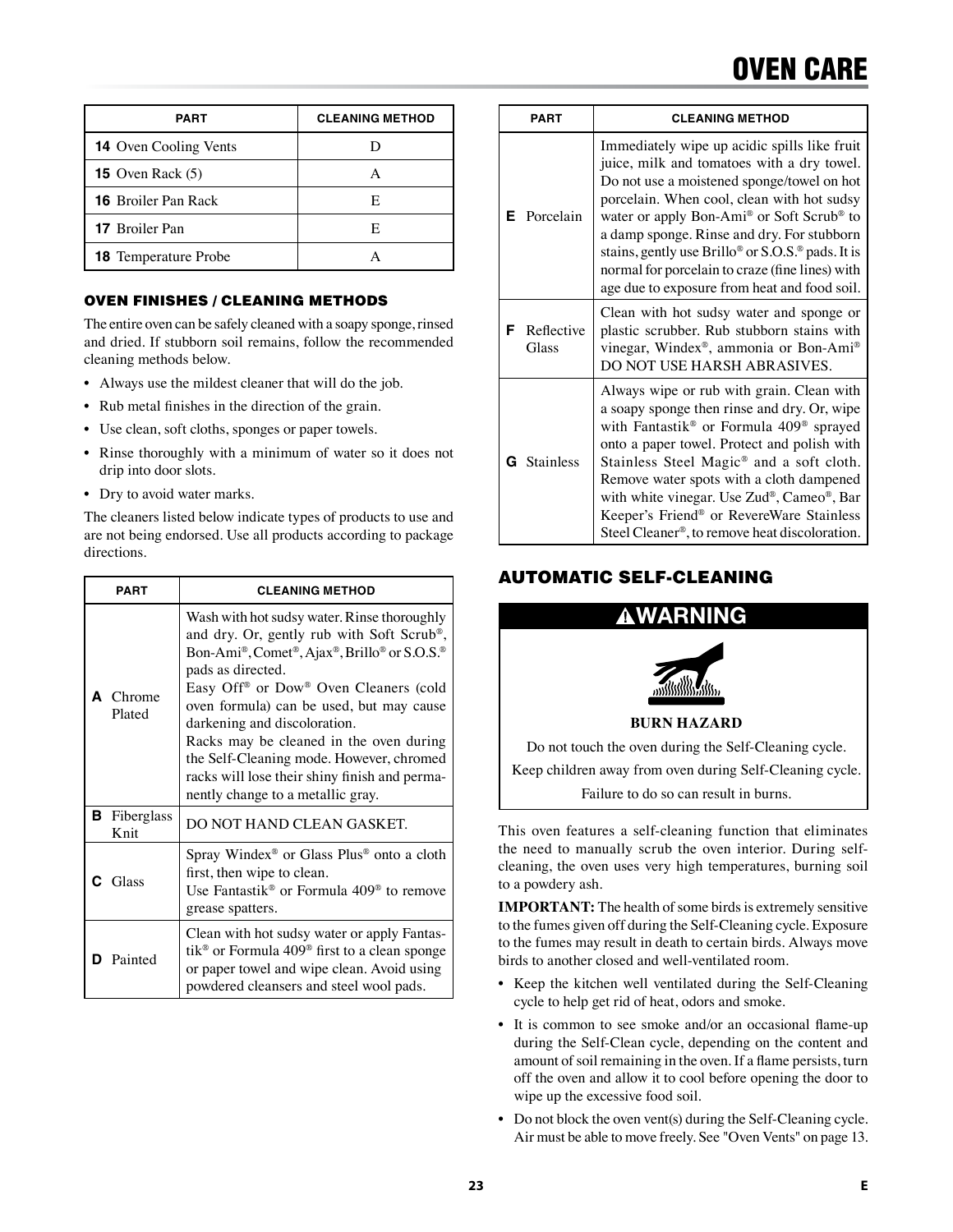## OVEN CARE

- Do not clean, rub, damage or move the oven door gasket.
- The door latch is automatically activated after selecting the Self-Clean cycle. "AUTO LOCK" will appear in the display. This ensures that the oven door cannot be opened while the oven interior is at clean temperatures.
- The oven is preset for a 2.5 hour clean cycle; however, the time can be changed. Suggested clean times are 2 hours for light soil and between 3.0 hours and 3.5 hours for average to heavy soil.
- Clean mode stops automatically at the end of the set cleaning time.
- When the oven heat drops to a safe temperature, the automatic door lock will release and the door can be opened.
- The oven light does not operate during Clean mode.

### BEFORE SELF-CLEANING

- **1** Remove all utensils and bakeware.
- **2** Remove non-porcelain oven racks. If chromed racks are left in the oven during the self-clean cycle, they will permanently lose the shiny finish and change to a dull dark finish. See "Oven Finishes/Cleaning Methods" for proper care on page 23.
- **3** Wipe up any soft soil spills and grease with paper towels. Excess grease will cause flames and smoke inside the oven during self-cleaning.
- **4** Be sure oven interior lights are turned off and the light bulbs and lens covers are in place.
- **5** Some areas of the oven such as the oven door edge, oven door window, oven front frame and up to  $1\frac{1}{2}$ " (2-3 cm) inside the frame do not get hot enough during the cleaning cycle for soil to burn away and must be cleaned by hand. BEFORE the cycle begins, clean oven interior using a soapy sponge or plastic scrubber and a solution of detergent and hot water. Rinse and dry all areas thoroughly.

### **NOTE:** Do not rub the oven door gasket.



### SELF-CLEAN CYCLE

A minimum 24-hour wait is recommended between cleaning cycles.

#### **TO SELF-CLEAN:**

- **1** Close the oven door.
- **2** Press 1 for upper oven or 2 for lower oven.
- **3** Press SELF CLEAN. "REMOVE RACKS" will appear in the selected oven text area of the display.
- **4** "2:00 3:00 3:30" will appear in the display.
- **5** Use the number keypad to select the clean level. Select 1-3.
- **6** If you want to delay the start of the self-cleaning cycle, press START TIME, and then set a time, by pressing the number keypad. The oven door will remain locked if the oven cavity is above a safe temperature and will unlock when the oven cavity has cooled.
- **7** Press START.

After the door is locked, "SELF CLEAN" will appear in the selected text area until the clean cycle is finished. When the Self-clean Cycle Ends: "COMPLETE" appears in the display and the oven door unlocks.

**NOTE:** SELF CLEAN can be canceled by pressing STOP/ CLEAR. The oven door will remain locked if the oven cavity is above a safe temperature and will unlock when the oven cavity has cooled.

**8** Once the oven has completely cooled, remove ash with a damp cloth.

**NOTE:** To avoid breaking the glass, do not apply a cool, damp cloth to the inner door glass before it has cooled completely.

## OVEN DOOR REMOVAL

For normal oven use, there is no need to remove the oven door. However, should it become necessary to remove the door, follow the instructions in this section.

#### **IMPORTANT:**

- Make sure oven is cool and that power to the oven has been turned off before removing the door.
- The oven door is heavy and fragile, and the door front is glass. To avoid oven door glass breakage, use both hands, and grasp only the sides of the oven door to remove. Do not grasp the handle.
- Be sure both levers are securely in place before removing the door.
- Do not force door open or closed.

#### **TO REMOVE THE OVEN DOOR:**

- **1** Open the door completely.
- **2** Flip up the hinge latch on each side.



A - Hinge Bracket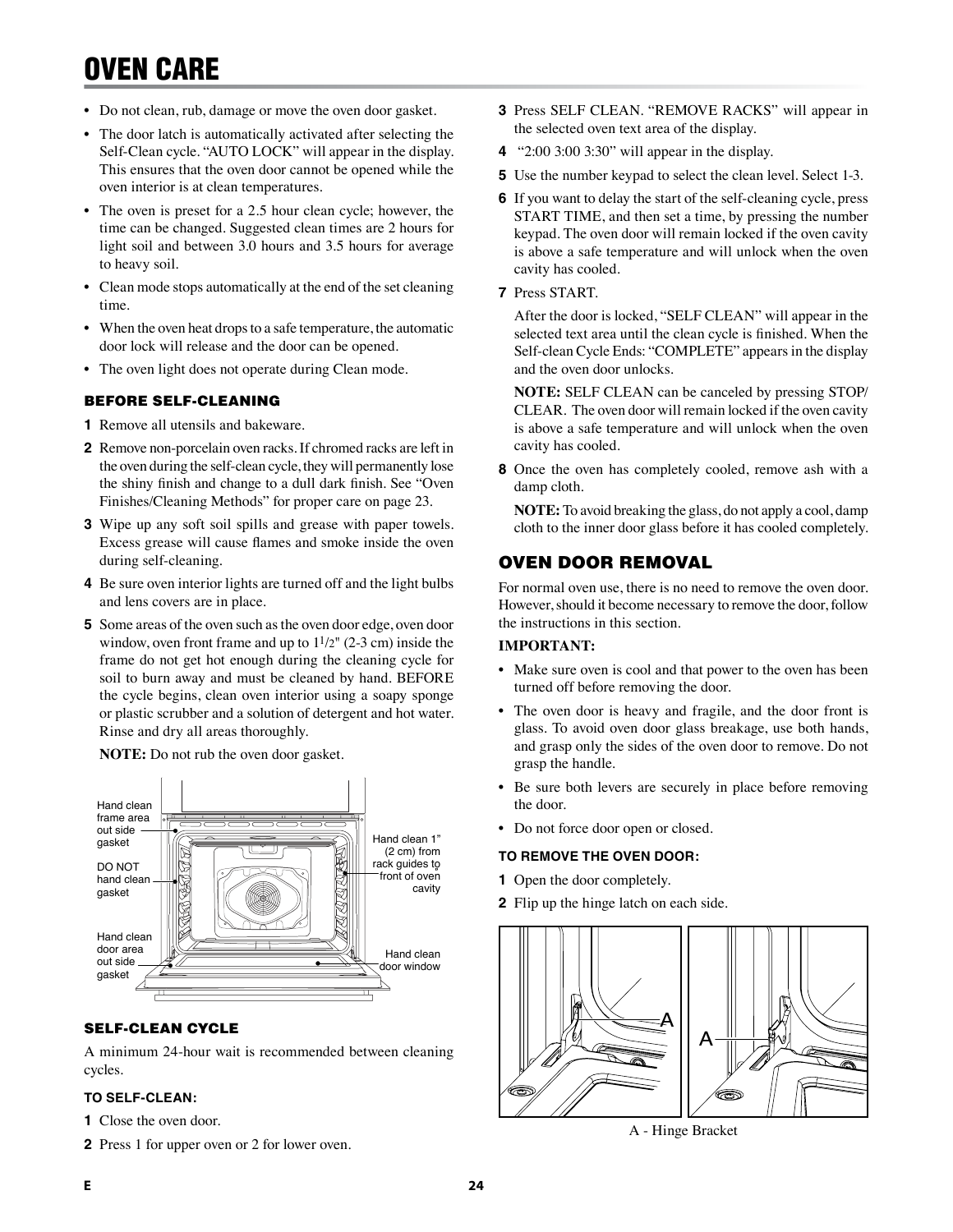- **3** Holding the door firmly, close the oven door completely.
- **4** Grasping both sides lift up on the oven door while pushing it closed, and then pull it away from the door frame.
- **5** Place the door in a protected location.

#### **TO REPLACE THE OVEN DOOR:**

**1** Holding the door firmly, insert the upper arms of both hinges into the slots. The recesses must hook on the lips.



**2** Open the oven door.

**NOTE:** You should hear a "click" sound when the door is correctly in place.

- **3** Move the hinge latch on each side back into the locked position.
- **4** Open and close the door to test that it operates freely. If it does not, repeat the door removal and replacement process.
- **5** Close and open the door slowly to assure that it is correctly and securely in place.

## REPLACING AN OVEN LIGHT



Failure to do so could result in death, electric shock, cuts or burns.

The oven light is a standard 25 watt (G9) appliance bulb.

**IMPORTANT:** Before replacing the bulb, make sure the oven is cool and the controls are turned off.

- **1** Disconnect power at the main power supply (fuse or breaker box).
- **2** Using a Phillips-head screwdriver, remove the screw, and then remove the cover.



A - Light Cover

**3** Remove the burned out bulb from the socket.



A - Light Bulb B - Light Cover

**NOTE:** To avoid damage or decreasing the life of the new bulb, do not touch bulb with bare fingers. Wear cotton gloves or use a tissue when replacing the light bulb.

- **4** Replace the bulb, and then replace the bulb cover.
- **5** Reconnect power at the main power supply (fuse or breaker box).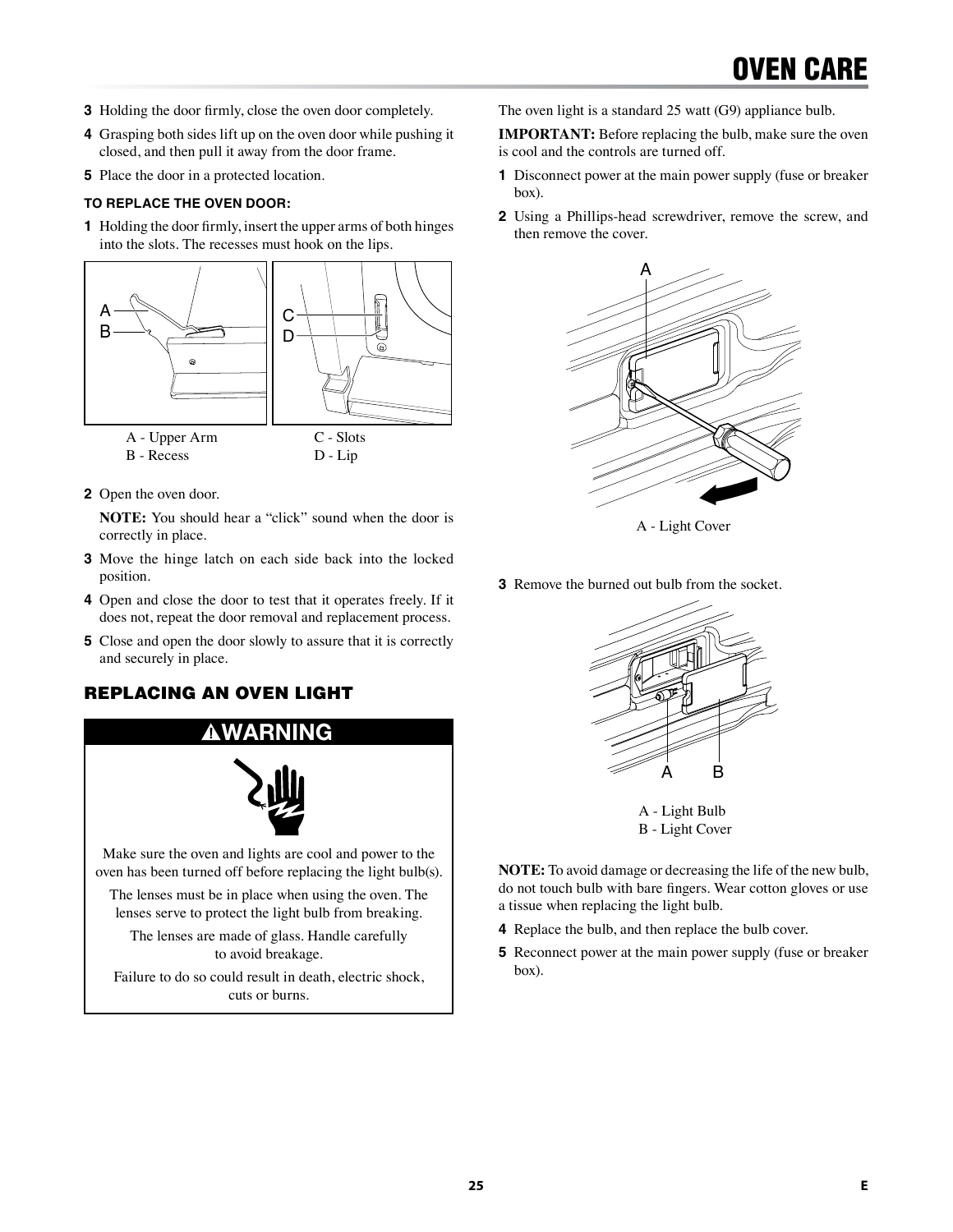## TROUBLESHOOTING

First try the solutions suggested here to possibly avoid the cost of a service call.

## BAKING AND ROASTING

With either Bake or Convection Bake and Convection Roast poor results can occur for many reasons other than a malfunction of the oven. Check the chart below for causes of the most common problems. Since the size, shape and material of baking utensils directly affect the baking results, the best solution may be to replace old baking utensils that have darkened and warped with age and use. Check the Baking Charts for the correct rack position and baking time.

| <b>BAKING PROBLEM</b>                               | <b>CAUSE</b>                                                                                                                                           |
|-----------------------------------------------------|--------------------------------------------------------------------------------------------------------------------------------------------------------|
| Food browns unevenly                                | • Oven not preheated<br>• Aluminum foil on oven rack or oven bottom<br>Baking utensil too large for recipe<br>• Pans touching each other or oven walls |
| Food too brown on bottom                            | • Oven not preheated<br>Using glass, dull or darkened metal pans<br>Incorrect rack position<br>• Pans touching each other or oven walls                |
| Food is dry or has shrunk excessively               | • Oven temperature too high<br>• Baking time too long<br>• Oven door opened frequently<br>• Pan size too large                                         |
| Food is baking or roasting too slowly               | • Oven temperature too low<br>• Oven not preheated<br>Oven door opened frequently<br>Tightly sealed with aluminum foil<br>• Pan size too small         |
| Pie crusts do not brown on bottom or crust is soggy | • Baking time not long enough<br>Using shiny steel pans<br>• Incorrect rack position<br>• Oven temperature is too low                                  |
| Cakes pale, flat and may not be done inside         | • Oven temperature too low<br>• Incorrect baking time<br>Cake tested too soon<br>• Oven door opened too often<br>• Pan size may be too large           |
| Cakes high in middle with crack on top              | • Oven temperature too high<br>• Baking time too long<br>• Pans touching each other or oven walls<br>• Incorrect rack position<br>• Pan size too small |
| Pie crust edges too brown                           | • Oven temperature too high<br>• Edges of crust too thin                                                                                               |

## **OPERATION**

| <b>PROBLEM</b>                                               | <b>POSSIBLE CAUSE</b>                       | <b>SOLUTION</b>                                                                                                                                                                                                                                 |
|--------------------------------------------------------------|---------------------------------------------|-------------------------------------------------------------------------------------------------------------------------------------------------------------------------------------------------------------------------------------------------|
| F03 or F04 Error appears in<br>the display window.           | A problem with latch<br>mechanism occurred. | Turn off power at the main power supply (fuse or breaker box), wait a few<br>seconds and turn it back on again. The oven should run a latch auto-test.<br>If condition persists, note the code number and call<br>an authorized service center. |
| Other F <sub>_</sub> Error appears in the<br>display window. |                                             | Turn off power at the main power supply (fuse or breaker box), wait a<br>few seconds and turn it back on again. If condition persists, note the code<br>number and call an authorized service center.                                           |